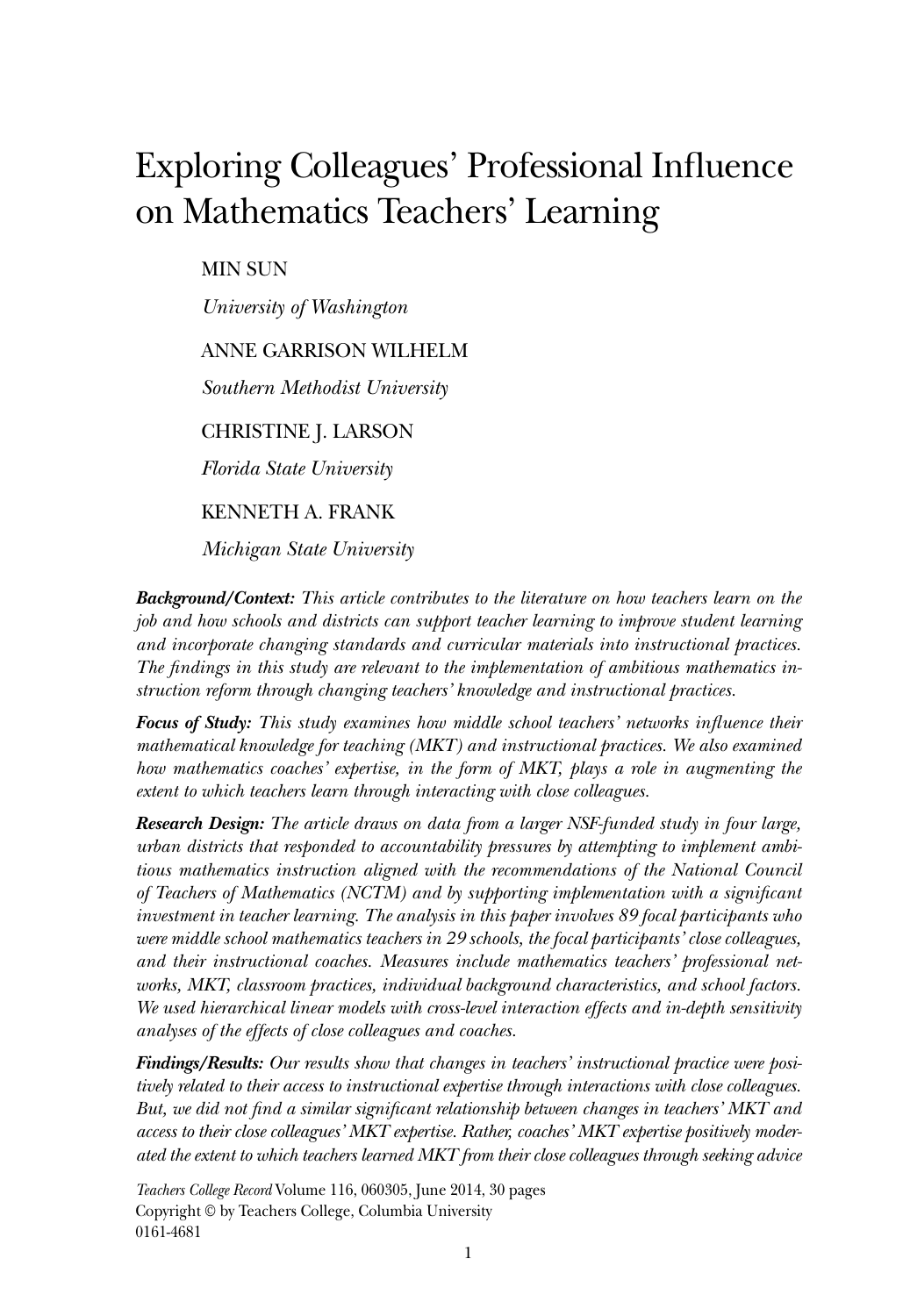*on teaching mathematics; that is, having an expert coach in the school enhanced the MKT learning opportunities that teachers had from interacting with close colleagues.*

*Conclusions/Recommendations: Results from this study shed light on how to support teachers' on-the-job learning and successfully implement ambitious instructional reforms in schools. It is important for schools and districts to consider ways to encourage the development of teacher networks that can promote instructional changes. For example, schools and districts can purposely provide common planning time and common workspaces that facilitate sharing expertise among teachers. They can also support teachers with instructional coaches who have content expertise and know how to facilitate interactions among teachers.*

#### INTRODUCTION

The study of how teachers learn on the job has been a recurring and evolving topic in the literature as teachers work to improve student learning and incorporate changing standards and curricular materials into their instructional practices (e.g., Cobb & Jackson, 2011). This study aims to add empirical evidence to such literature by examining how teachers learn knowledge and practice from close colleagues on the job. It further examines how instructional coaching might play a special role with regard to teachers learning from close colleagues.

To support mathematics teachers' development of high-quality instructional practices, rather than merely "teaching to the test," the National Council of Teachers of Mathematics (NCTM, 2000) drew on available research to articulate a broad vision of instruction, often referred to as "ambitious teaching" (Cobb & Jackson, 2011; Lampert, Beasley, Ghousseini, Kazemi, & Franke, 2010). This vision aims to develop students' conceptual understanding of key mathematical ideas and procedural fluency, and their ability to communicate their mathematical reasoning effectively (Kilpatrick, Swafford, & Findell, 2001; NCTM, 2000). To achieve these learning goals, teachers should (a) support students to solve cognitively demanding tasks (Stein, Smith, Henningsen, & Silver, 2000), (b) press students to provide evidence for their reasoning and to make connections between their own and their peers' solutions (McClain, 2002), (c) coordinate whole class discussions in which they build on students' contributions to achieve their mathematical goals for students' learning (Franke, Kazemi, & Battey, 2007; Stein, Engle, Smith, & Hughes, 2008), and (d) distribute learning opportunities equitably to all students in the classroom (Lampert & Graziani, 2009; NCTM, 2000). Teachers who attempt to teach in this way generally find it challenging to do so because instructional practices of this type contrast sharply with typical teaching in most U.S. classrooms and require teachers to anticipate and respond to students' thinking (Cobb & Jackson, 2011; Kazemi, Franke, & Lampert, 2009; Lampert et al., 2010).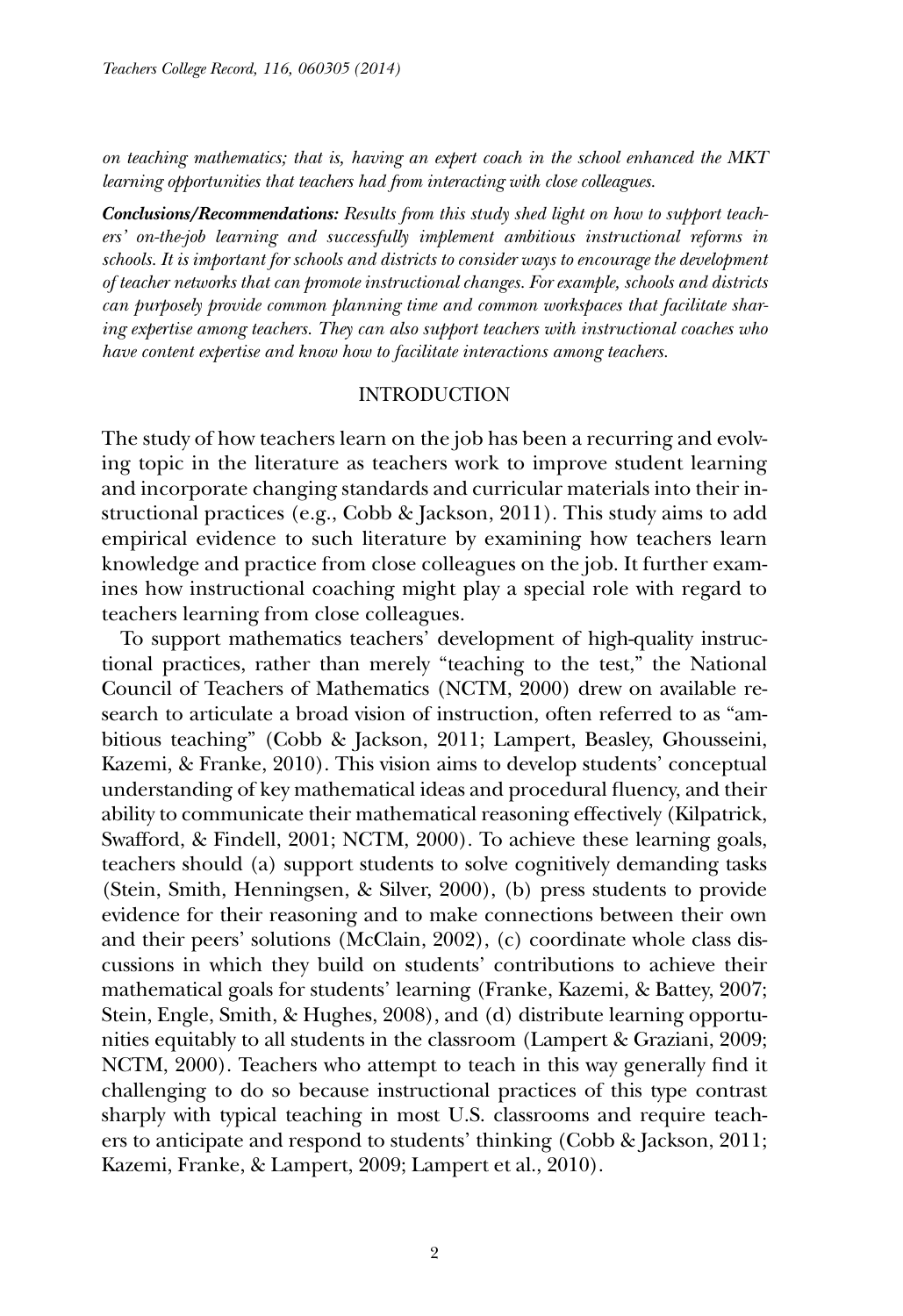To help teachers to develop the knowledge and practice for ambitious teaching, researchers, including those referenced above, have tried to understand and articulate aspects of this knowledge and practice in attempts to understand how to better support teachers to develop such practice (e.g., Shulman, 1986; Ball, Hill, & Bass, 2005; Grossman, 1995; Thompson, 1992). One thing that makes these attempts challenging is the interconnected nature of the knowledge and practice of teaching. Much knowledge is situated in the practice of teaching and, therefore, difficult to describe and develop outside of that context (Putnam & Borko, 1997). In addition, developing mathematical knowledge does not ensure high-quality instructional practices in classrooms (S. Cook & Brown, 1999). All of these reasons make it difficult for teachers to learn how to teach in ambitious ways and for schools and districts to effectively support the learning of such teaching approaches.

Using data collected from a large-scale, longitudinal project funded by National Science Foundation (NSF), this study aims to understand better how teachers develop the knowledge and practices necessary for ambitious instruction on the job. The larger project worked with four large, urban districts that were responding to accountability pressures by implementing ambitious mathematics instruction aligned with the recommendations of the NCTM (2000) and by supporting implementation with a significant investment in teacher learning. These supports for teacher learning included allocation of common planning time to support teacher collaboration, provision of content-focused instructional coaches, and provision of contentfocused professional development at the district level. Investigating teacher learning occurring in these districts has the potential to provide useful lessons for other districts working to improve mathematics instruction. Specifically, in this study we set out to explore two questions: (a) Is access to expertise through interactions with close colleagues related to teachers' learning of mathematical knowledge for teaching and instructional practice? (b) Does the expertise of the coach influence the degree to which teachers learn mathematical knowledge for teaching and instructional practice through interactions with close colleagues?

In what follows in this paper, we describe the existing literature pertaining to mathematics teachers' knowledge and practice and teachers' on-the-job learning through interactions with close colleagues. We then describe our sample and methods that we used to explore our research questions. Briefly, our results show that changes in teachers' instructional practice were positively related to their access to instructional expertise through interactions with close colleagues. Moreover, coaches as content experts positively moderated the extent to which teachers learned mathematical knowledge for teaching from their close colleagues.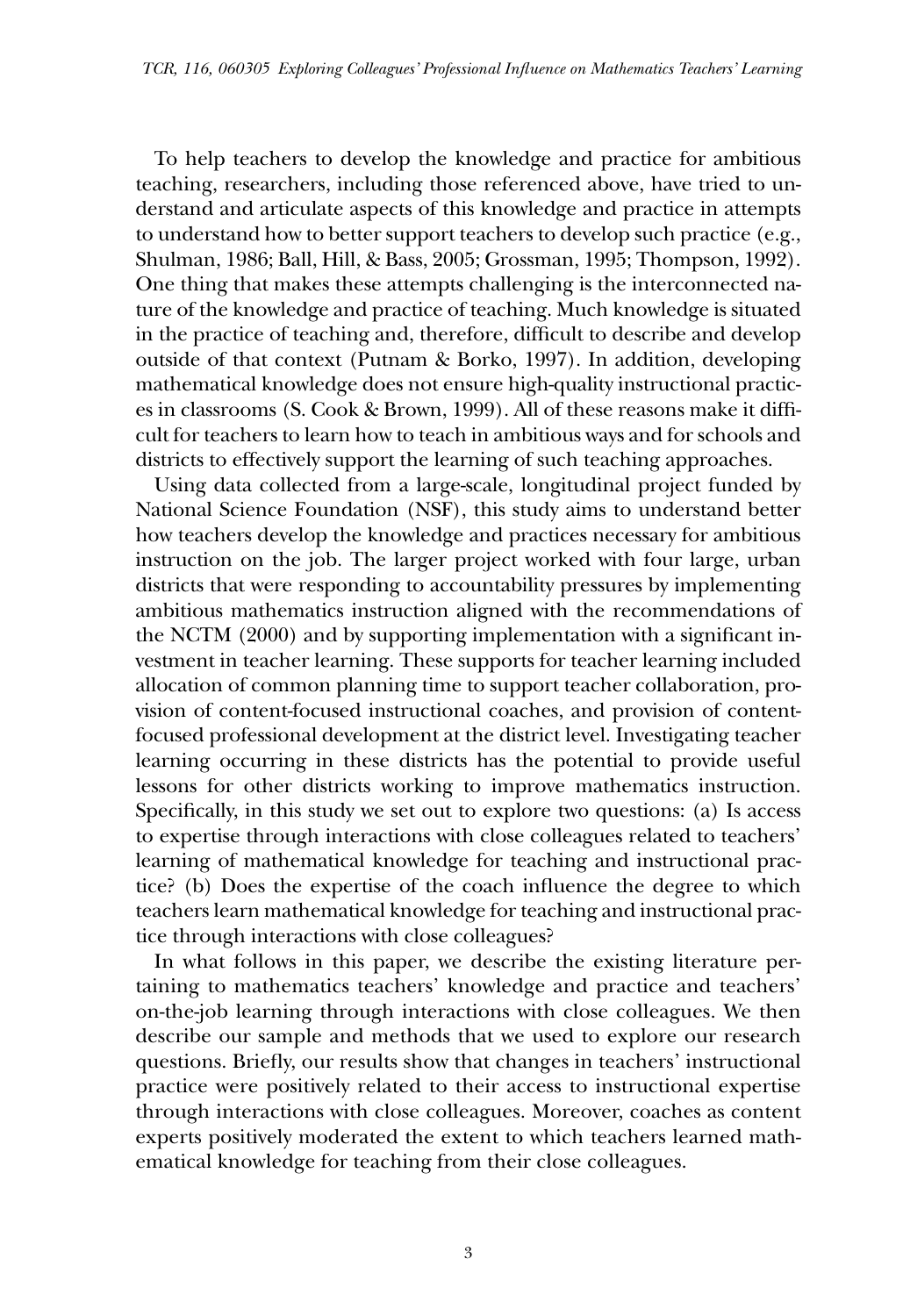# MATHEMATICAL KNOWLEDGE FOR TEACHING AND INSTRUCTIONAL PRACTICE

To facilitate teachers' learning of teaching mathematics, researchers have been investigating how to identify and measure the knowledge implicated in teaching mathematics for quite some time. Particularly, the recent work of Hill and colleagues attempts to account for the nature of mathematical knowledge needed specifically by teachers, which they call *mathematical knowledge for teaching (MKT;* Hill, Schilling, & Ball, 2004; Hill, Sleep, Lewis, & Ball, 2007*)*. Hill and colleagues described mathematical knowledge for teaching as "multifaceted, including not only teachers' ability to solve the problems that their students are expected to solve, but also to understand the content in the particular ways needed for teaching it, to understand what students are likely to make of the content, and to craft instruction that takes into account both students and the mathematics" (Hill et al., 2007, p. 125). They created a pencil and paper assessment of this situated knowledge by building on observational and interview data (Hill et al., 2004). Items attempt to assess mathematical knowledge that is situated in the work of teaching. For example, an item might ask the test-taker to choose the most likely reason for a student's incorrect response based on a sample of that hypothetical student's work. Given that teachers often have to look at student work and attempt to understand their students' thinking, this item is intended to be closely related to the practice of teaching mathematics. Hill, Ball, and their colleagues have gone beyond theoretical connections between mathematical knowledge for teaching and mathematics teachers' instructional practice to empirically demonstrate those relationships. They found positive relationships between teachers' mathematical knowledge for teaching and student achievement (Hill, Rowan, & Ball, 2005; Hill Ball, Blunck, Goffney, & Rowan, 2007; Hill et al., 2008).

While teachers' instructional practices are easier to document than their knowledge, the question of how to measure those practices is challenging and persistent. Researchers have attempted a variety of different approaches to measuring instructional practice, including teacher surveys, logs, and observations. Researchers have used teacher surveys or logs to minimize costs, but this data comes with the validity problems inherent to self-reported data (Wubbels, Brekelmans, & Hooymaters, 1992). Therefore, observations are the most common approach for measuring teachers' instructional practice. Yet, observational measures of instructional practice are not necessarily straightforward ways to assess instructional practice. Despite the fact that instructional practice is observable, objective observer assessment requires careful decisions about how and what to observe, which may privilege some teacher actions and ignore others (Volpe, DiPerna, & Hintze,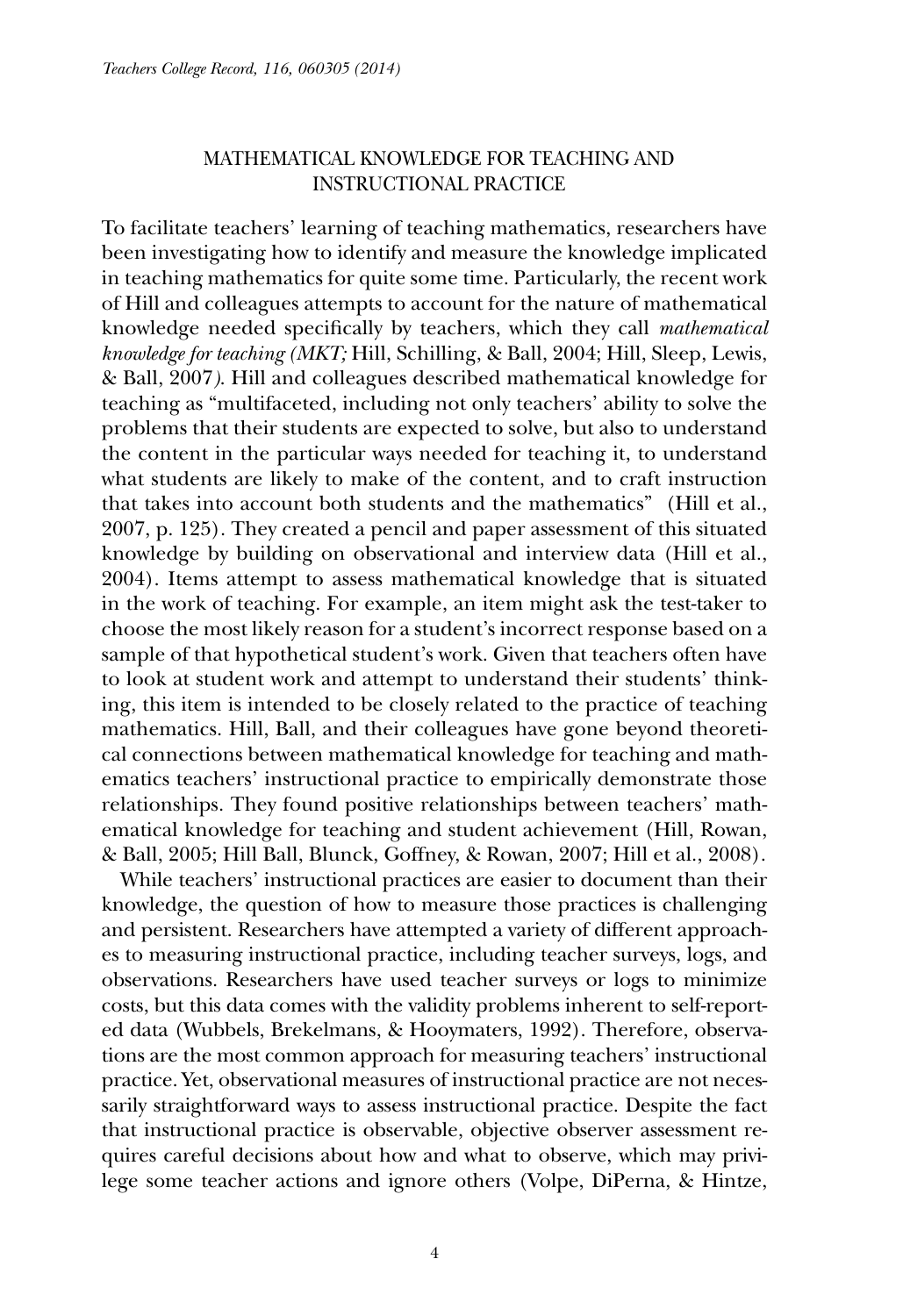2005). Some observational instruments are content-neutral (e.g., *Classroom Assessment Scoring System*, or CLASS), while others focus specifically on assessing the teaching of a particular subject area (e.g., *Mathematical Quality of Instruction*, or MQI, and *Instructional Quality Assessment*, or IQA). Even within a particular subject area (e.g., mathematics), there is considerable variation with regard to what might be measured by a particular set of rubrics. For example, the MQI places emphasis on the *mathematical* quality of instruction (Hill et al., 2008), while the IQA places more emphasis on level of challenge of the mathematical activities within the classroom (Boston & Wolf, 2006). We chose to use the IQA instrument because it was well aligned with the four districts' goals for mathematics instruction. In particular, their goals included a launch-explore-summarize lesson structure in middle school mathematics classrooms, which the IQA assumed.

# LEARNING MATHEMATICAL KNOWLEDGE FOR TEACHING AND AMBITIOUS TEACHING PRACTICE FROM CLOSE COLLEAGUES AND **COACHES**

Professional development programs have been used by most districts to provide teachers with on-the-job opportunities to learn, and teacher interactions often manifest characteristics of effective professional development, such as (a) involves active learning, (b) grounded in teachers' practice, (c) coherent with other learning opportunities, (d) focused on content, (e) involves collective participation of teachers from the same school or grade, and (f) ongoing in duration (Desimone, Porter, Garet, Yoon, & Birman, 2002; Garet, Porter, Desimone, Birman, & Yoon, 2001; Horn & Little, 2010; Putnam & Borko, 2000; Sun, Penuel, Frank, Gallagher, & Youngs, 2013; Wilson & Berne, 1999). On-the-job interactions with colleagues have the potential to have many of these characteristics and, hence, are likely to provide opportunities for teacher learning. For example, if a teacher talks to her colleagues about how students might solve a particular task within an upcoming lesson, this involves active learning, is grounded in her teaching practice, is focused on content, involves collective participation amongst colleagues, and has the potential to be both coherent with other learning opportunities and ongoing in duration (in the case that it is part of an ongoing dialogue).

Besides formal professional development sessions, interactions among teachers often happen in informal settings through seeking advice from each other, such as spontaneous conversations about students' learning, sharing teaching materials, and observing each other's teaching. Since the knowledge and practice we intended to measure in this study pertains to classroom teaching, the colleagues with whom a teacher works closely and shares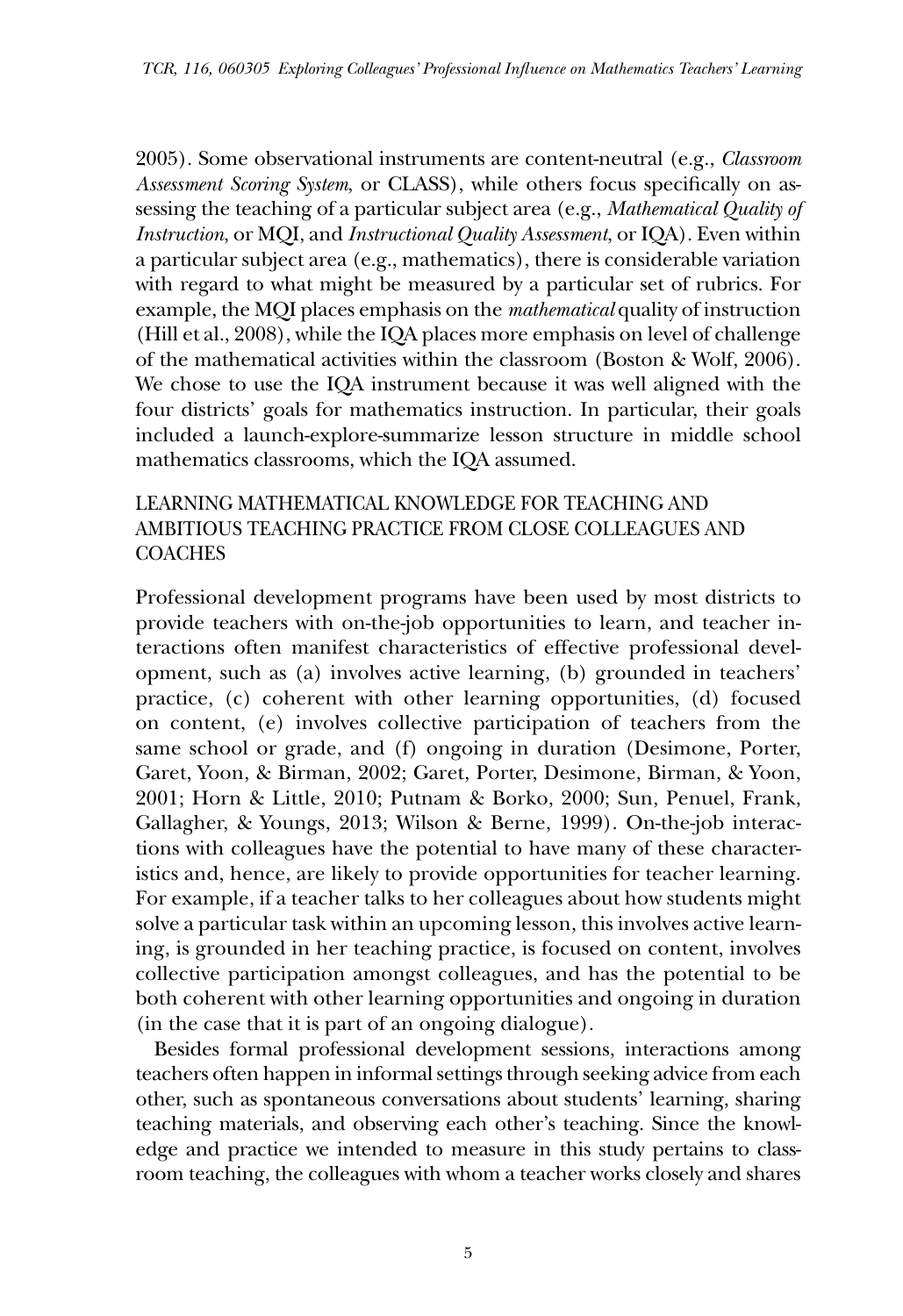similar working contexts become immediate resources that the teacher can draw on for help with instructional matters (Putnam & Borko, 2000). When interactions involve activities that give rise to deep, critical reflection on practice*,* colleagues' knowledge and instructional expertise can be a major source of professional growth for teachers (Bidwell & Yasumoto, 1999; Bryk & Schneider, 2002; Horn, 2010; Horn & Little, 2010; McLaughlin, 2006). In such activities, teachers benefit from exposure to information that is embedded in classroom practices that colleagues can make explicit, especially when those colleagues possess relevant instructional expertise and local knowledge (e.g., Darling-Hammond & McLaughlin, 1995; Webster-Wright, 2009). This expertise can be shared when teachers interact and collaborate with each other to address commonly identified classroom problems (Penuel, Riel, Krause, & Frank, 2009). Moreover, regular interactions among teachers can also bring about coherent instructional practices among teachers schoolwide by developing and communicating common educational goals and pedagogical strategies (e.g., Coburn, 2001; Park & Datnow , 2009; Penuel et al., 2009; Penuel, Frank, Sun, Kim, & Singleton, 2013; Sargent & Hannum, 2009).

To support teachers' development of ambitious teaching practices, it has also become increasingly common for districts to employ contentfocused instructional coaches. Coaches can support teachers in developing a range of knowledge, notably including mathematical knowledge for teaching, district recommendations about curriculum implementation and pacing, and how to use results from the state-standardized tests to gain insight on student learning, etc. (e.g., Coburn & Woulfin, 2012; Feldman & Tung, 2002). They can also affect individual teachers' development by influencing how and about what teachers interact with each other. Coaches can change the "routines of interaction" to in-depth discussions of mathematical ideas and how students think mathematically, rather than merely sharing materials and discussing the context of instruction (Coburn & Russell, 2008, p.218). Coburn and Russell (2008) found that teachers who had access to coaches with greater expertise and skill in establishing effective routines of interaction among teachers had conversations with other teachers that were more likely to involve pedagogical principles, the nature of mathematics, or how students learn, when compared with those who did not have the same access to such coaches. Further, those teachers who were effectively coached were more likely to have such conversations even when the coach was not around.

However, overall, prior studies have provided limited empirical evidence regarding how different aspects of knowledge or practice are learned through teachers' interactions with colleagues and how coaches' expertise may influence the learning of knowledge or practice through these interactions with colleagues. In this study, we hypothesize that advice-seeking interactions with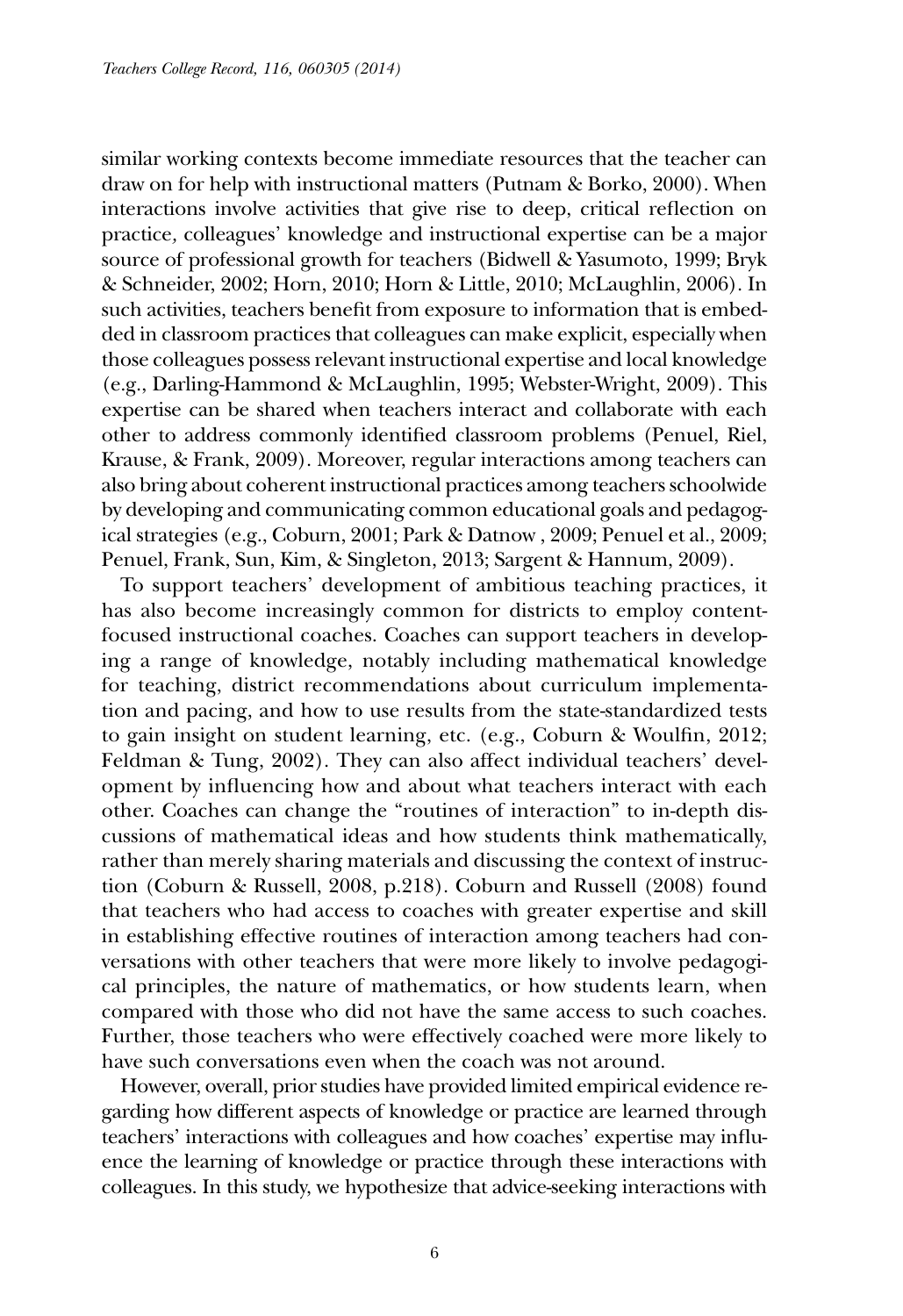colleagues have the potential to support the development of teachers' knowledge and practice. Within conversations with colleagues, teachers might describe how they teach particular mathematical concepts, why some concepts are difficult for students, and how they react to certain students' strategies or difficulties. Thus, topics that might develop a teacher's mathematical knowledge for teaching could arise in conversations among colleagues. Similarly, teachers might describe different instructional strategies or ways that they teach particular ideas, which could influence the instructional practices of their colleagues. Lastly, mathematics coaches who are experts might stimulate conversations among teachers, provide better language for teachers to articulate various aspects of their knowledge and practice, or establish routines of interaction among teachers around mathematics instruction, thereby enhancing the extent to which teachers can learn from colleagues.

### METHODS

### SAMPLE

To investigate our research questions regarding teachers' learning of knowledge and practice, this study draws on data from the Middle-school Mathematics and the Institutional Setting of Teaching (MIST) project, an ongoing NSF-funded project that uses a design-based approach to investigate school and district supports for middle school mathematics teachers' development of ambitious and equitable instructional practices on a large scale (Cobb & Jackson, 2011; Cobb & Smith, 2008). The MIST project collected data from four large urban districts. In each of the four districts, approximately 30 teachers and their instructional leaders (principals, assistant principals, and coaches) participated in the study. For the purpose of this study, we used data collected in the 2008–2009 and the 2009–2010 school years on mathematics teachers' (a) professional networks, (b) mathematical knowledge for teaching, (c) classroom practices of teaching mathematics, and (d) teacher background characteristics and school organizational and contextual factors (e.g., principal leadership, school culture, curriculum alignment, and the number of hours participating in mathematics professional development).

Among 108 teachers who were full teacher participants in the MIST project in both the 2008–2009 and the 2009–2010 school years, 89 teachers from 29 schools were involved in the final analysis because 19 teachers had missing data on one of the key variables in the final models.<sup>1</sup> As shown in Table 1, these teachers had an average of 11.32 years of mathematics teaching experience as of the 2009–2010 school year. About 74% of teachers were female; about 64% were Caucasian. About 92% of teachers were certified to teach either middle or secondary grades.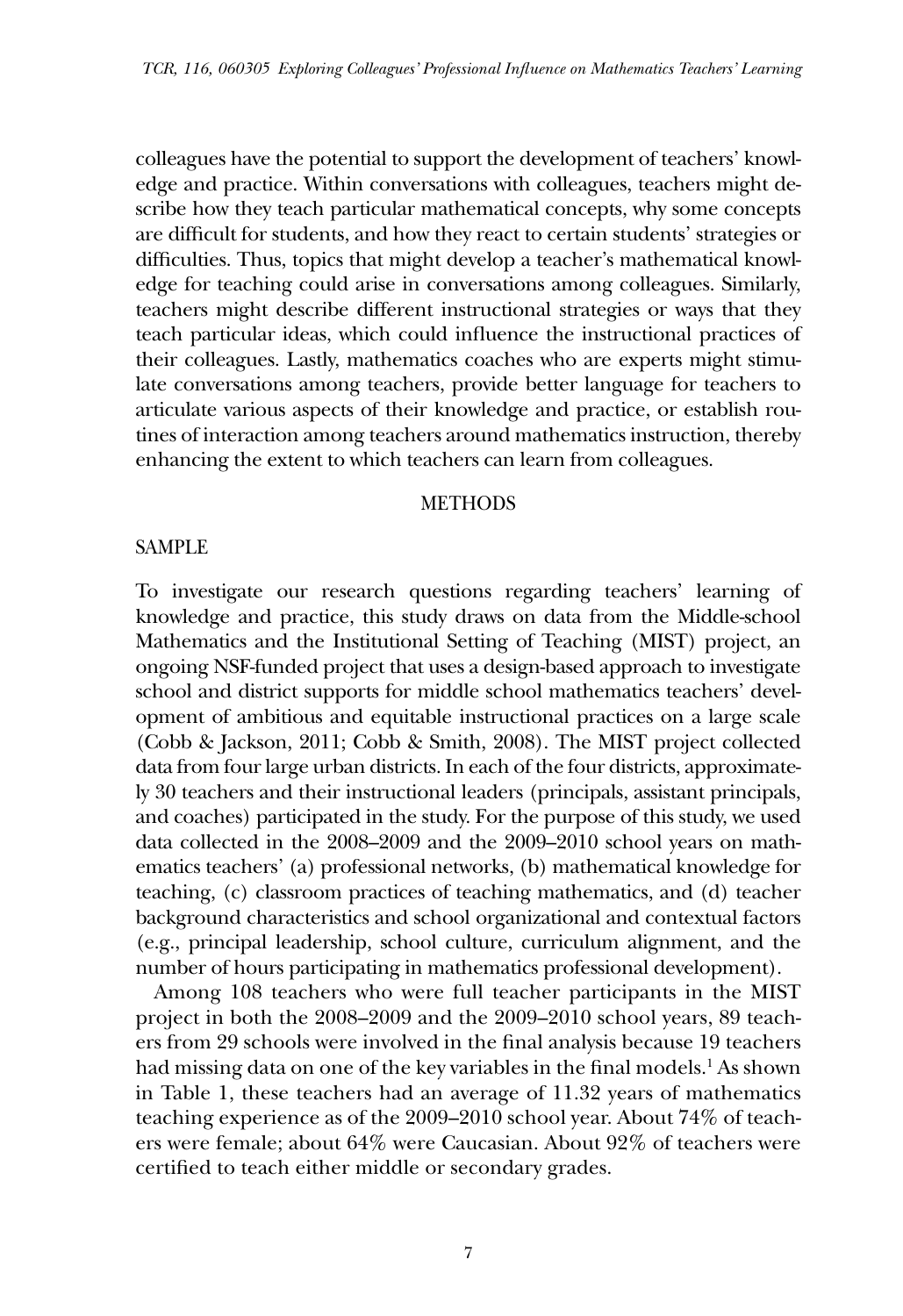| <b>Variables</b>                                                                           | <b>Mean of Final Sample</b> | Mean of the Full<br>Sample in 2009–2010 |
|--------------------------------------------------------------------------------------------|-----------------------------|-----------------------------------------|
|                                                                                            | 11.32                       | 9.91                                    |
| Years taught mathematics                                                                   | (9.37)                      | (8.83)                                  |
| Percentage of teachers who were<br>female                                                  | 73.86%                      | 68.46%                                  |
| Percentage of teachers who were<br>Caucasian                                               | 63.64%                      | 64.89%                                  |
| Percentage of teachers who were<br>certified to teach either middle or<br>secondary grades | 92.05%                      | 86.36%                                  |

### **Table 1. Teacher Background Characteristics in 2009–2010**

*Notes.* These percentages of the final sample of 89 teachers are not significantly different from the results based on the whole sample of 108 teachers who were full participants in 2009–2010. This reduces the concern that deleting missing data in the final analysis would lead to a biased sample. Standard deviations are included in the parentheses.

### MEASURES

#### *Dependent Variables*

Consistent with our theoretical framing, we primarily investigated two types of teachers' knowledge and practice: *mathematical knowledge for teaching (MKT)* and *instructional practice*. In this section, we introduce our dependent variables and focal independent variables. Other independent variables that were included in the models but are not central to this analysis are explained in detail in Appendix A.

*MKT in 2009–2010:* This measure captures teachers' content knowledge that is relevant to teaching middle school mathematics, which was indicated by teachers' 2010 composite scores on the Mathematical Knowledge for Teaching Assessment. This instrument was developed by the *Study of Instructional Improvement/Learning Mathematics for Teaching* (Hill et al., 2004). The instrument has a reliability index of 0.70 or above and can be used to assess teachers' knowledge growth with respect to two dimensions: number concepts and operations (NCOP); and patterns, functions, and algebra (PFA). For each of the two subtests (NCOP and PFA), raw scores were translated into IRT (item response theory) scale scores (provided by MKT developers), the determination of which was based on results from a pilot administration of the assessment to a national sample of approximately 640 practicing middle school teachers. For our analyses, we used a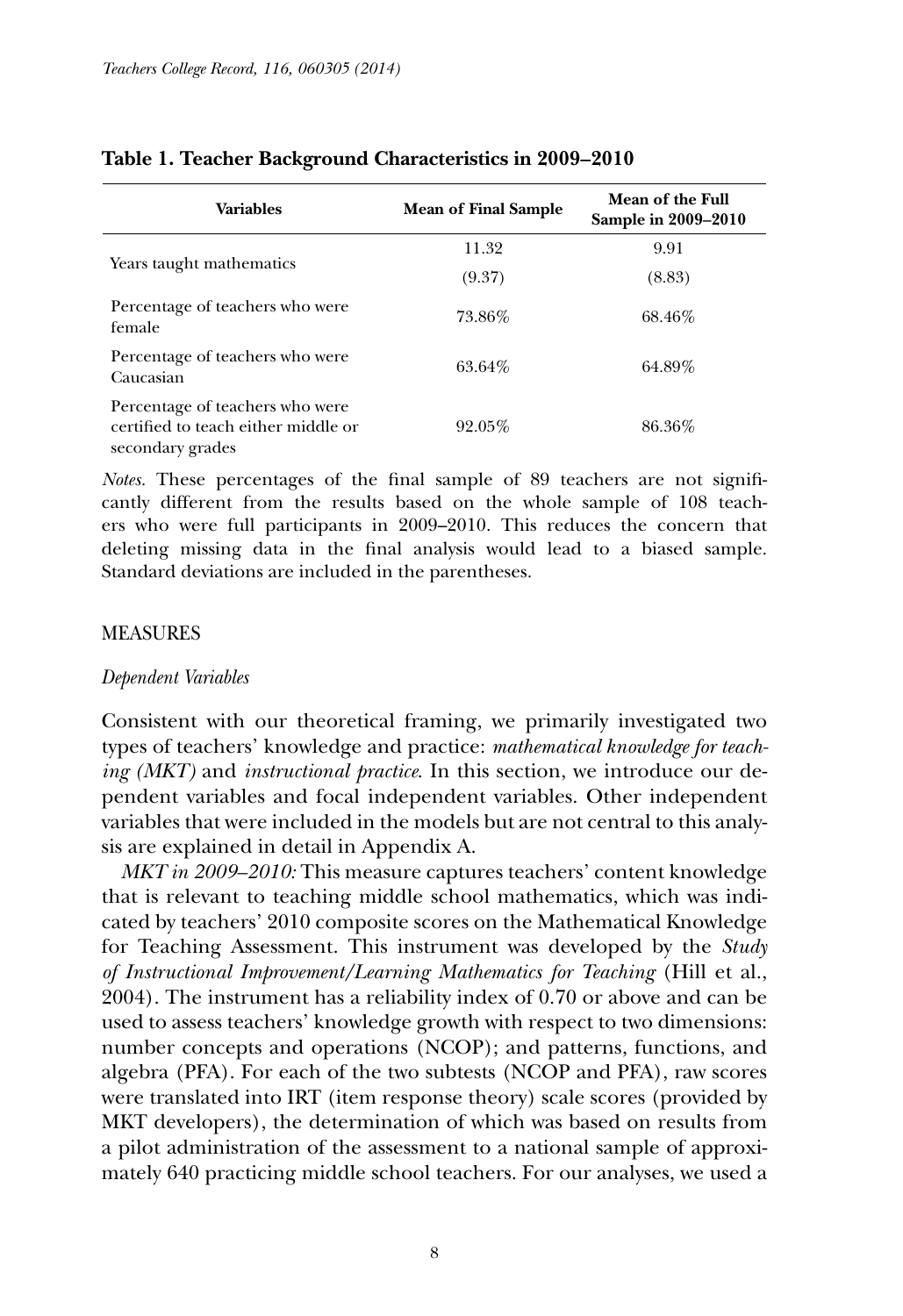combined average of these two scale scores to form a single MKT score for each participant in each year. The use of IRT scores based on the national sample allows us to interpret the MKT scores of the teachers in our sample in relation to the national average and distribution (i.e., a mean score of 0 and standard deviation of 1).

*Instructional practice in 2009–2010:* To collect data on teachers' instructional practice, videographers recorded two days of instruction in each participating teachers' classroom (consecutively, when possible, to account for the fact that a lesson might extend over more than one day) in January, February, or March of each year. We asked teachers to include a problem-solving activity and a related whole-class discussion in their instruction. The goal of the video recordings was not to capture the nature of teachers' everyday practice, but rather to assess the quality and extent to which a teacher might enact the particular kind of instruction articulated by district leaders as the goal of the instructional reform. Given our request that teachers include a problem-solving lesson and a whole-class discussion, it would be appropriate to think of what was video recorded as teachers' best shot at enacting ambitious instructional practices.

The two video-recorded lessons for each teacher were coded using the *Instructional Quality Assessment* (IQA; Boston & Wolf, 2006). The IQA, developed at the University of Pittsburgh, is based on the Mathematical Tasks Framework (Stein, Grover, & Henningsen, 1996), and is consistent with the districts' ambitious instructional visions and professional development programs. The instrument is designed to measure the cognitive demand, or level of challenge, of the task as it appears in curricular materials, the cognitive demand of the task as implemented, and the quality of the concluding whole-class discussion (or "summarize" portion of the lesson). The IQA rubrics have been determined to be sufficiently reliable and valid by the IQA developers (Boston & Wolf, 2006; Matsumura, Garnier, Slater, & Boston, 2008). In our use of the IQA rubrics, we required 80% rater agreement during training and maintained 75.4% exact agreement (Cohen's kappa of 0.48) throughout the coding process.

Teachers' instructional practice was scored separately for each lesson on eight rubrics with a scale that ranges from 0 to 4. Two of these eight rubrics deal with the cognitive demand of the task, and the other six pertain to the quality of whole-class discussion. Since the purpose of the video recordings of two consecutive days of instruction was to capture teachers' best shot at highquality math instruction, we used the recording with the higher set of scores to assess the quality of teachers' instructional practice. The observed scores on the eight rubrics for the best day were then aggregated to a composite score by using graded response model<sup>2</sup> (Muraki & Bock, 1991) to produce a psychometrically sound measure of classroom practices for each teacher.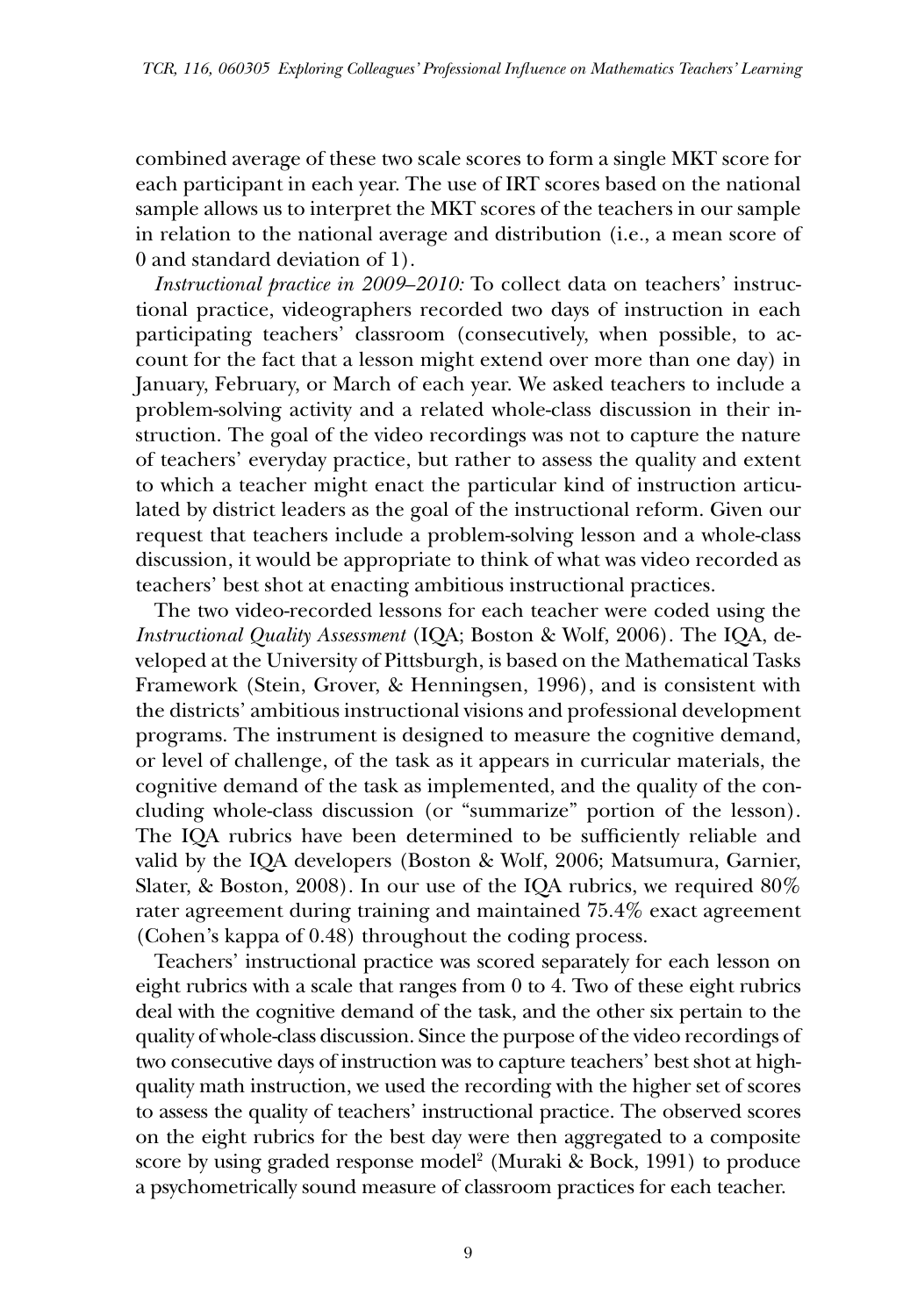### *Focal Independent Variables*

*Access to close colleagues' MKT:* To capture the effects of teachers' interactions with close colleagues on teacher learning, on our teacher survey in 2009–2010, we asked teachers to list colleagues they had turned to for advice or information about teaching mathematics in the last school year. To approximate teachers' access to close colleagues' MKT through interactions, we followed the approach of our prior work (Frank, Zhao, & Borman, 2004) and defined exposure as a function of the frequency of interactions (0= "no interaction," 1= "a few times per year," 2= "once or twice per month," 3= "once or twice per week," and 4= "daily or almost daily"3 ) and potential knowledge available through the interaction (approximated by the MKT in the prior, 2008–2009, school year). For example, if Lisa interacted with Bob with a frequency of twice per month during the whole school year (frequency of 2), and Bob had a prior MKT level of 1.02 in 2008–2009, then Lisa's access to MKT (via Bob) is  $2 \times 1.02 = 2.04$ . To combine information across a teacher's network, we took the sum across all teachers that teacher *i* identified as colleagues from whom they sought advice:

*Access to close colleagues' MKT<sub>i</sub>*  
\n
$$
n_{i'}
$$
\n
$$
= \sum_{i'=1}^{n_i} (the frequency of interaction_{ii'}) \times (help provider's prior MKT_i')
$$
\n
$$
i'=1,
$$
\n(1)

Where in equation (1),  $n_i$  is the number of teachers that person *i* indicated as providing advice about mathematics instruction, the *frequency of interactionii* represents the frequency of interactions between teacher *i* (e.g., Lisa) and teacher *i'* (e.g., Bob). The *help provider's prior MKTi'* represents the prior MKT score in 2008–2009 for teacher *i'* (e.g., Bob).

*Access to close colleagues' instructional practice:* To derive a proxy of the access to close colleagues' mathematics instructional practice, we used a procedure similar to the one demonstrated in equation (1), except that we replaced *help provider's prior MKT i'* with *help provider's prior IQA score i'*.

*School level variable: Coach's expertise in 2009–2010:* For both outcomes, we used coaches' mathematical knowledge for teaching in 2009–2010 to approximate their expertise. We were unable to document coaches' instructional practices as a form of expertise due to the fact that many of the coaches in our sample were full-time coaches who did not currently teach. If there was more than one coach working with the school, we chose the coach who had a higher level of MKT to capture the maximum possible expertise that a teacher could access via a coach in the school.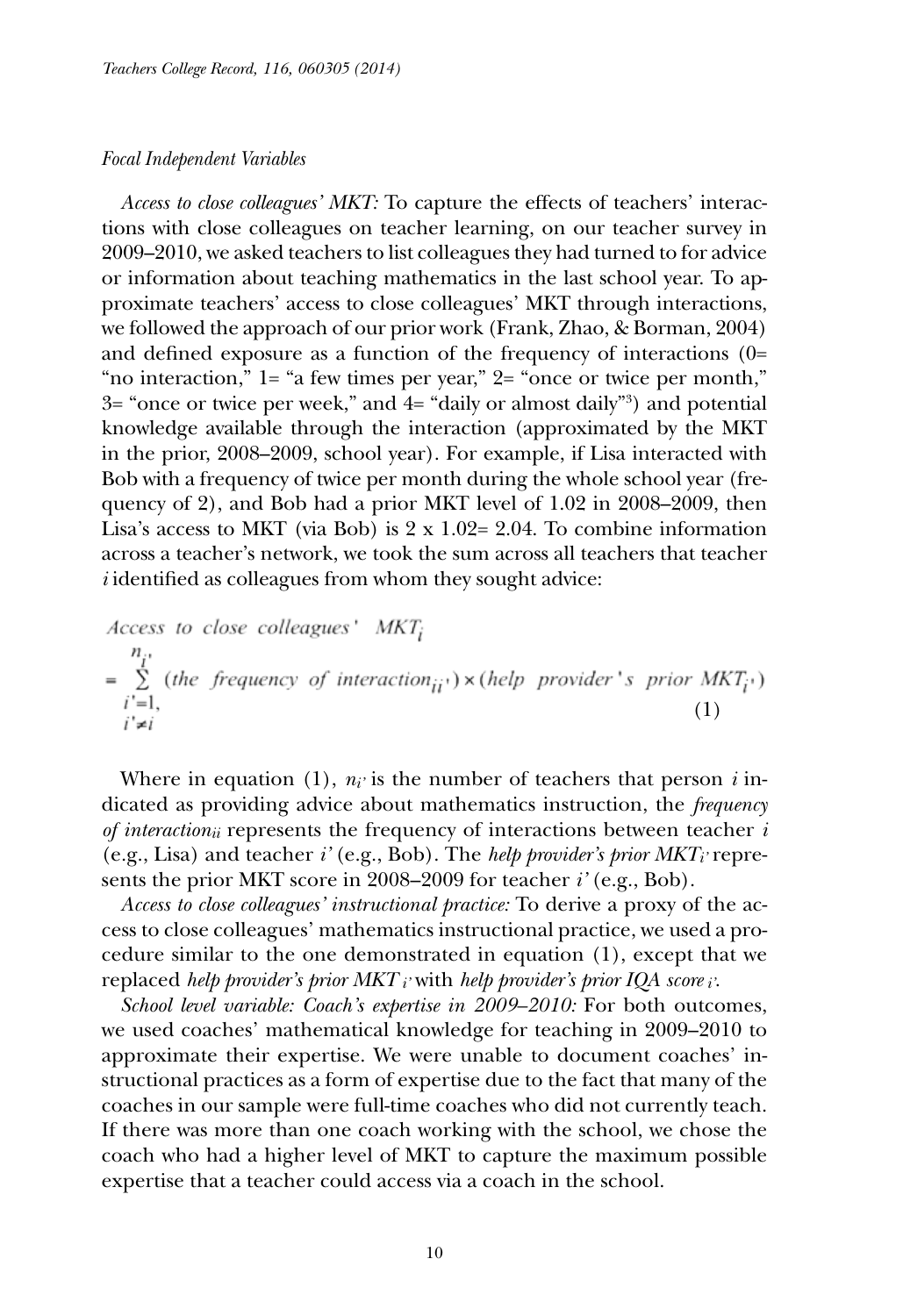# ANALYTIC STRATEGIES

Given the nested structure of the data (teachers nested within schools), we used hierarchical linear models (HLM; see Raudenbush & Bryk, 2002) with two levels: teacher level (level 1) and school level (level 2). We estimated the model separately for these two dependent variables: MKT and instructional practice. We first estimated unconditional models to examine the distribution of variance between the teacher level and the school level, and the results are included in Table 2. For each of these two dependent variables, there was a significant amount of variance allocated at the school level (p-value $\leq 0.001$ ), which supports the use of multilevel models to fit the data. Interestingly, we noticed that there was a larger percentage of school-level variance for teachers' MKT  $(35.28%)$  than for instructional practice  $(23.51%)$ . That is, the distribution of teachers across schools varied more widely based on knowledge rather than instructional practice. In contrast, instructional practice among teachers varied substantially within schools.

|                                                                  | <b>MKT</b> in 2009-2010 | <b>Instructional practice</b><br>in 2009-2010 |
|------------------------------------------------------------------|-------------------------|-----------------------------------------------|
| Teacher-level variance component                                 | 0.446                   | 0.916                                         |
| School-level variance component                                  | $0.943***$              | $0.282***$                                    |
| The percentage of school-level variance<br>out of total variance | 35.28%                  | 23.51%                                        |

## **Table 2. Variance Components**

*Note.* \*p-value≤0.1; \*\*p-value≤0.05; \*\*\*p-value≤0.001

The models we employ aim to understand how change in either teachers' MKT or teachers' instructional practice was a function of access to close colleagues' expertise, while controlling for several aspects of the institutional setting and other potential learning opportunities. We also examine whether coach expertise moderates the change as a function of access to close colleagues' expertise. However, potential challenges to causal inference based on observational data demand strategic approaches to eliminate alternative explanations for the development of teachers' expertise, as measured by both knowledge and practice. First, to statistically account for variation in prior individual differences that may confound with teachers' knowledge and practice, we controlled for the teachers' prior knowledge and practice, we controlled for the prior teachers' knowledge and practice in the 2008– 2009 school year. Recently, T. Cook, Shadish and Wong (2008) and Shadish, Clark, and Steiner (2008) showed that estimates from nonrandomized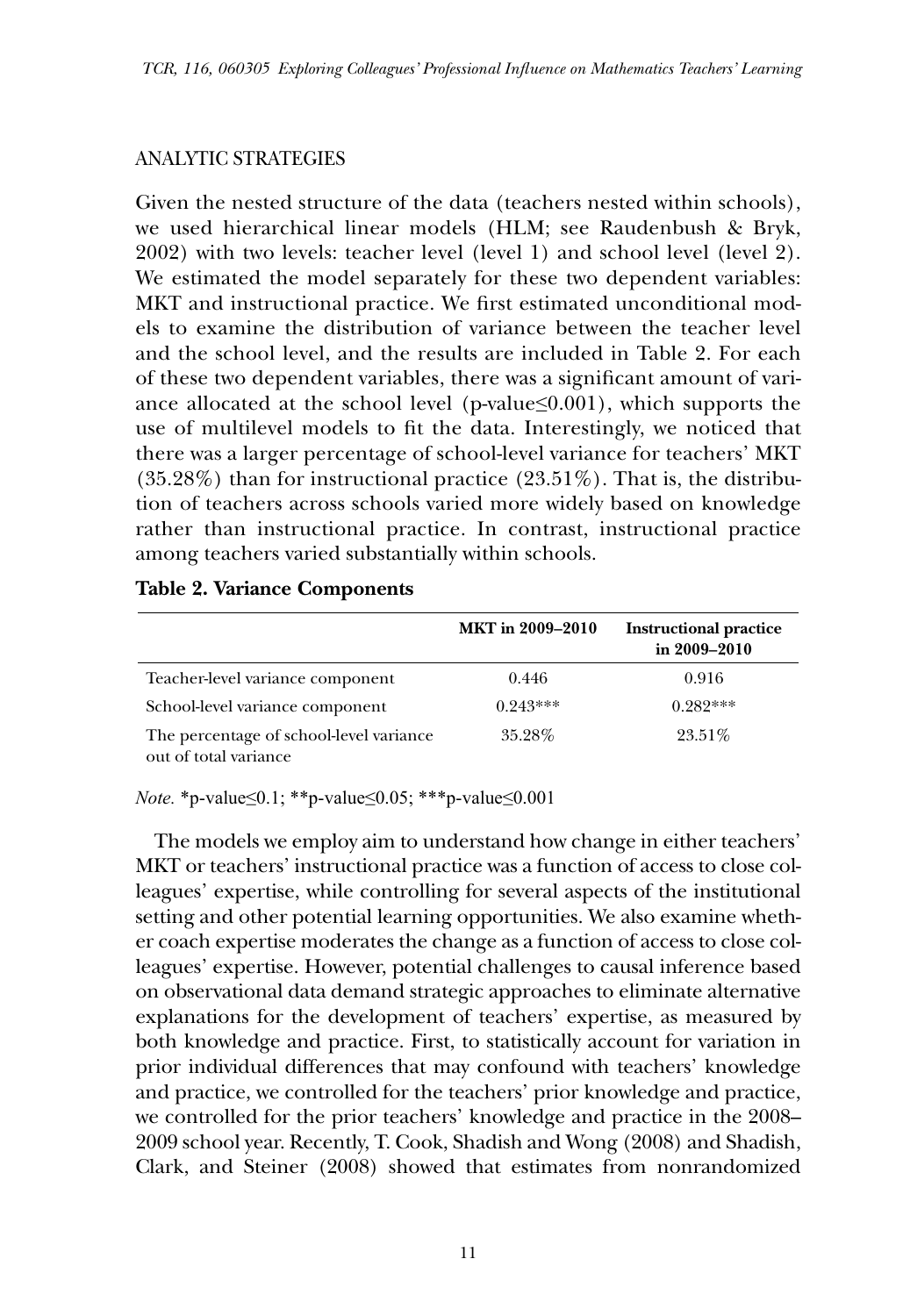studies that included controls for the precondition of the outcome variable closely approximated estimates from randomized experiments. Controlling for the prior substantially reduces the likelihood of prediction errors and, thus, increases the precision of estimation. Furthermore, the prior scores "absorb" the influence of other unmeasured and sustaining characteristics of teachers, such as personal values and motivation to collaborate with other teachers (Frank, 2000). Moreover, controlling for prior knowledge or practice reduces the potential of residuals' non-normality and, therefore, increases the consistency of estimates (Raykov & Marcoulides, 2008).

In addition to adjusting for individual teachers' prior knowledge or practice, we also accounted for other variables that may confound the relationship between exposure to close colleagues' expertise and changes in the two outcomes of interests, including other types of school and district supports for teacher learning (e.g., principals' instructional leadership as approximated by *principals' expectations on high-quality mathematics instruction in 2009-10*, professional development for teaching mathematics as approximated by *professional development hours in 2009-10*, and *teachers' perception of curriculum alignment;* detailed measures of these variables are included in Appendix A), and individual teachers' background information (e.g., *Years taught mathematics up to 2009-10, Being a Caucasian, and Being certified to teach either middle or secondary grades in 2009-10;* see Appendix A for detailed measures)*.* These variables were included in the models to explain some variance in teachers' knowledge and practice, rather than explain the variation in teachers' interactions.

At the school level, we controlled for school means of knowledge and practice, in models with outcomes of knowledge and practice, respectively, to account for school norms. We also used district fixed effects (including district dummy variables, coded as District A, District B, District D, using District C as the reference<sup>4</sup>) to account for each district's unique background characteristics. We grand-mean centered all continuous independent variables in models to make the coefficients easy to interpret. The resulting models can be simplified as follows:

### *Level-1 Model, Teacher Level*

*MKT* (or Instructional practice) in 2009-10<sub>i</sub>= β<sub>0j</sub>

- + β1j *Access to close colleagues' prior MKT (or instructional practice) ij*
- + β2j *Professional development hours in 2009-10 ij*
- + β3j *Perceived curriculum alignment in 2009-10 ij*

+ β4j *Principals' expectations on high-quality mathematics instruction in 2009-10ij* 

 $+ \beta_{5j}$  *Prior MKT* (*or instructional practice*) *in 2008-09* $_{ij}$  (2)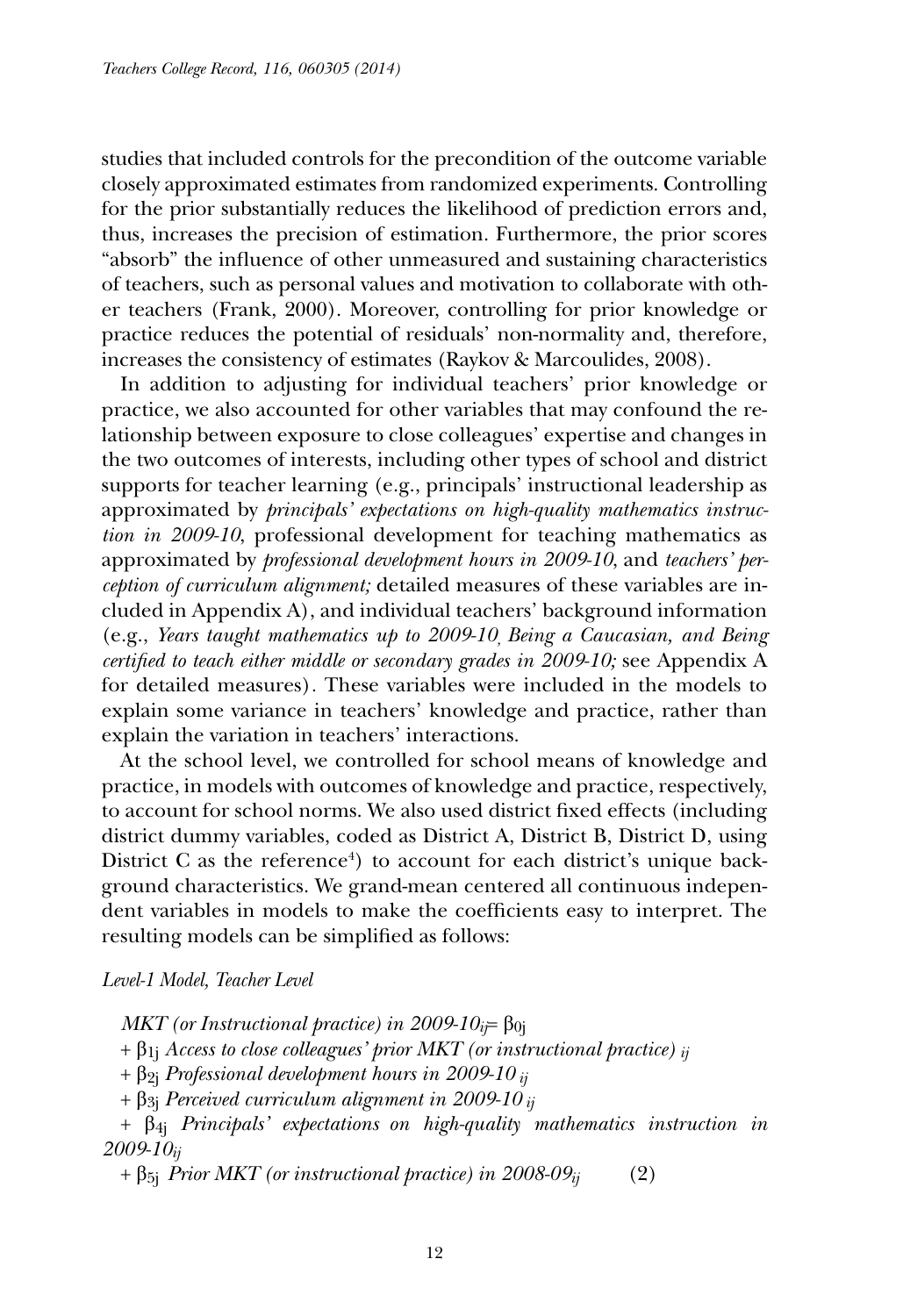$+ \beta_{6i}$  *Years taught mathematics up to 2009-10 <sub>ij</sub>* 

 $+$   $\beta$ <sub>7j</sub> *Being certified to teach either middle or secondary grades in 2009-10*  $_{ij}$ 

+ β8j *Being a Caucasian ij*+ e*ij* 

In equation (2), *MKT* (or *Instructional practices*) in  $2010<sub>ij</sub>$  indicates the MKT or instructional practice of teacher *i* in school *j* in 2009–2010. β<sub>0j</sub> is the level-1 intercept.  $\beta_{qi}$  (q=1, 2, 3, 4, 5, 6, 7, 8) represents the coefficient estimate corresponding to each of the predictors.  $e_{ij}$  is the level-one residual, assumed normally distributed with mean  $0$  and variance of  $\sigma^2$ .

### *Level-2 Model, School Level*

 $\beta_{0j} = \gamma_{00} + \gamma_{01}$  *Coach's expertise in the school in 2009-10<sub>j</sub>* + γ02 *School mean of prior MKT or instructional practice in 2008-09j*   $+ \gamma_{03}$  *Being in District A<sub>j</sub>* (3) + γ04 *Being in District Bj*   $+ \gamma_{05}$  *Being in District D<sub>j</sub>*  $+ u_{0j}$ 

In equation (3)  $\gamma_{00}$  is the level-2 intercept.  $u_{0j}$  is the level-2 residual, which is assumed to be normally distributed with mean zero and variance τ $<sub>β</sub>$ . We</sub> used γ01- γ05 to test fixed effects of corresponding predictors. Other level-1 slopes were fixed at level-2 with intercepts only. To examine the extent to which coaches' expertise would moderate learning from close colleagues, we included a cross-level interaction term between a *coach's expertise* (at school level) and the *access to close colleagues' prior MKT or instructional practice*   $\dot{y}$  (at the teacher level).  $\beta_{1j}$  in equation (3) was then modeled as follows:

β1j= γ10+ γ11 *Coach's expertise in 2009-10j* (4)

In equation (4),  $\gamma_{11}$  indicates the extent to which a coach's expertise would change teachers' MKT or practice through influencing their learning from close colleagues.

In addition, to rule out alternative explanations for the influences of close colleagues and coaches on teachers' learning in our sample and to better understand our findings, we conducted several in-depth sensitivity analyses. We separated close colleagues into those who were coaches vs. those who were regular teachers, to examine whether a particular group of close colleagues were more likely to influence teacher learning. Moreover, to further understand the coaching effect, we conducted analyses on different coaching practices in these four districts, by (a) separating coaches into two groups (district coaches vs. school-based coaches); (b) comparing the effects of the dummy variable of whether a coach was in the school, the coach's expertise, and the frequency of coaching; and (c) contrasting the coaching practices in two districts that had different gains in MKT—District B and district D.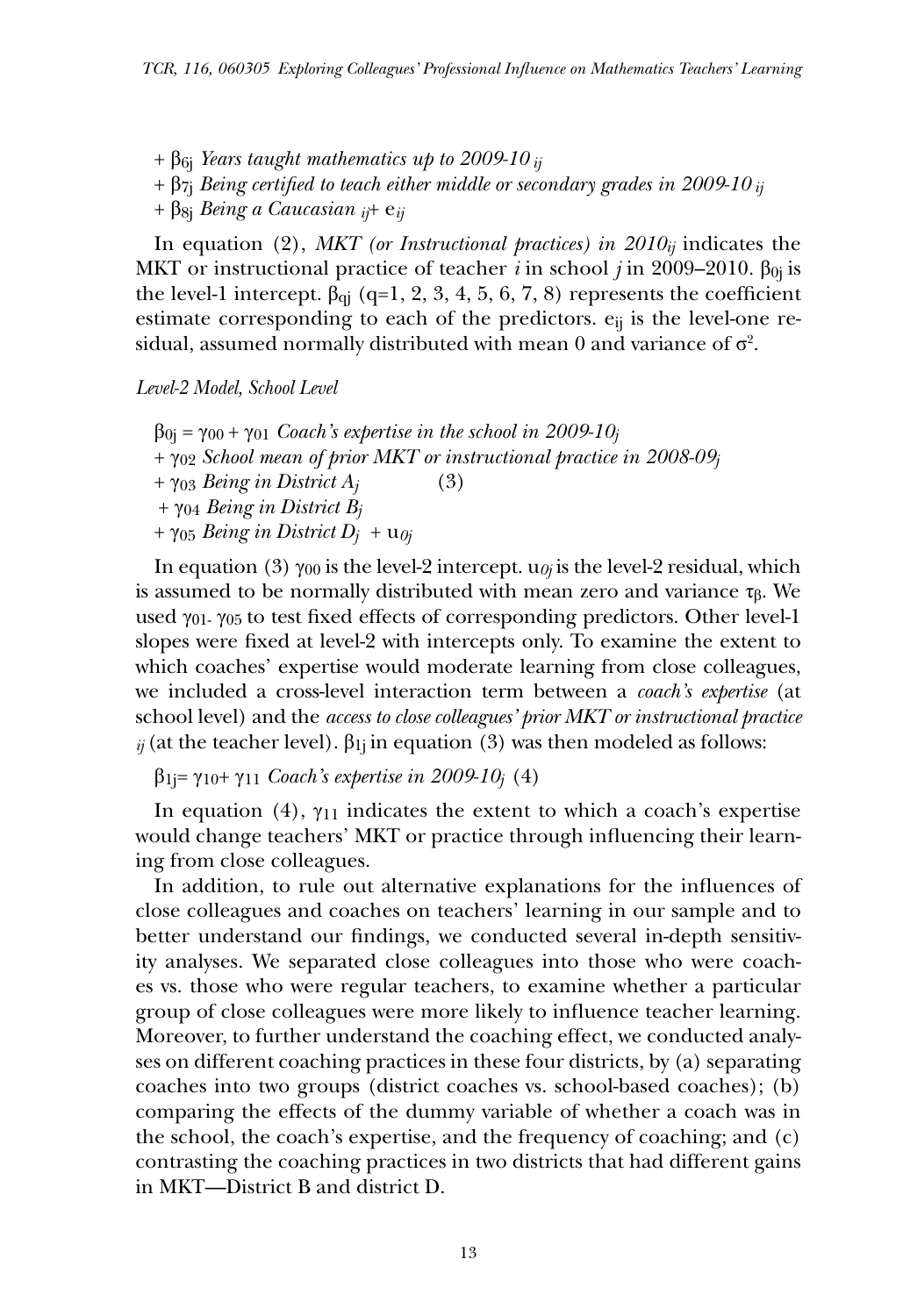# RESULTS

Table 3 includes descriptive statistics of key variables in the models, and Table 4 includes correlation coefficients among key level-1 variables after partialling out the prior measures of MKT and instructional practice in 2008–2009 in the models. We then present the estimated results from HLM models for MKT in Table 5 and results for IQA in Table 6. Model-I in Table 5 and Table 6 includes only main effects, while Model-II includes both main effects and cross-level interaction effects (i.e., examines the moderating effect of coach expertise on learning through interactions with close colleagues).

# RESULTS FROM ESTIMATING MATHEMATICAL KNOWLEDGE FOR TEACHING (MKT)

As indicated in Table 3, the average level of teachers' MKT in 2009–2010 was -0.056, which was an increase from the average of -0.148 in 2008–2009, and the gain=0.092, which is on the border of statistical significance level of 0.05 (t-value of paired t test =1.91, p-value=0.0596). As shown in Table 4, after accounting for the prior MKT, teachers' MKT in 2009–2010 has a close to zero correlation with the access to close colleagues' prior MKT through interactions.

| <b>Variables</b>                                               | Mean               |
|----------------------------------------------------------------|--------------------|
| Teacher-Level Variables (N=89)                                 |                    |
| MKT in 2009-10                                                 | $-0.06$<br>(0.81)  |
| MKT in 2008-09                                                 | $-0.15$<br>(0.82)  |
| Access to close colleagues' prior MKT                          | 3.74<br>(5.21)     |
| Instructional practice in 2009-10                              | 0.05<br>(1.08)     |
| Instructional practice in 2008-09                              | $-0.004$<br>(0.98) |
| Access to close colleagues' prior instructional practice       | 3.70<br>(6.09)     |
| Professional development hours in 2009-10                      | 28.93<br>(12.35)   |
| Perceived curriculum alignment in 2008-09                      | 3.04<br>(0.63)     |
| Principals' expectations on mathematics instruction in 2009-10 | 2.33<br>(0.68)     |

# **Table 3. Descriptive Statistics of Key Variables in HLM Models**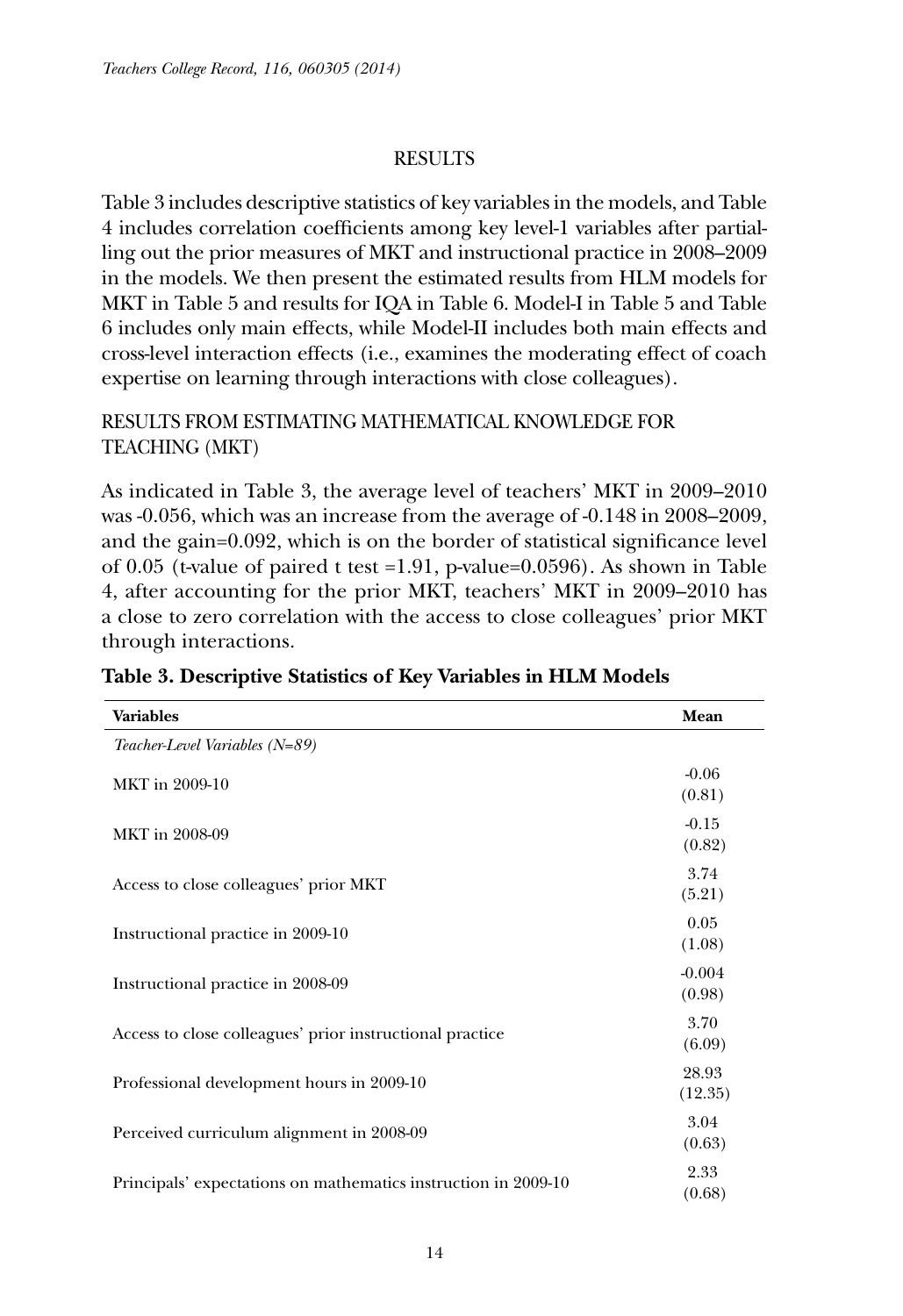| <b>Variables</b>                                                      | Mean            |
|-----------------------------------------------------------------------|-----------------|
| Years taught mathematics up to 2009-10                                | 11.26<br>(9.37) |
| Being certified to teach either middle or secondary grades in 2009-10 | 0.91<br>(0.29)  |
| Being a Caucasian                                                     | 0.64<br>(0.48)  |
| $School$ -Level Variables ( $N=29$ )                                  |                 |
| Coach's expertise in 2009-10                                          | 2.16<br>(1.71)  |
| School mean of prior MKT in 2008-09                                   | 3.94<br>(0.49)  |
| School mean of prior instructional practice in 2008-09                | 2.12<br>(0.32)  |

*Note.* Standard deviations are included in the parentheses.

| Table 4. Partial Correlation Coefficients among Teacher-Level Key Variables |  |  |  |
|-----------------------------------------------------------------------------|--|--|--|
|-----------------------------------------------------------------------------|--|--|--|

|                                                                           | 1         | 2          | $\boldsymbol{3}$ | $\boldsymbol{4}$ | 5     | 6     | 7 | 8 | 9 | 10 |
|---------------------------------------------------------------------------|-----------|------------|------------------|------------------|-------|-------|---|---|---|----|
| 1. MKT in<br>2009-10                                                      | 1.000     |            |                  |                  |       |       |   |   |   |    |
| 2. Access to<br>close col-<br>leagues' prior<br><b>MKT</b>                | 0.045     | 1.00       |                  |                  |       |       |   |   |   |    |
| 3.<br>Instructional<br>practice in<br>2009-10                             | 0.136     | 0.102      | 1.000            |                  |       |       |   |   |   |    |
| 4. Access to<br>close col-<br>leagues' prior<br>instructional<br>practice | $-0.063$  | $0.867***$ | 0.098            | 1.000            |       |       |   |   |   |    |
| 5.<br>Professional<br>development<br>hours in<br>2009-10                  | $0.179*$  | $-0.009$   | $-0.061$         | $-0.081$         | 1.000 |       |   |   |   |    |
| 6. Perceived<br>curriculum<br>alignment in<br>2009-10                     | $0.251**$ | 0.132      | $-0.074$         | 0.103            | 0.159 | 1.000 |   |   |   |    |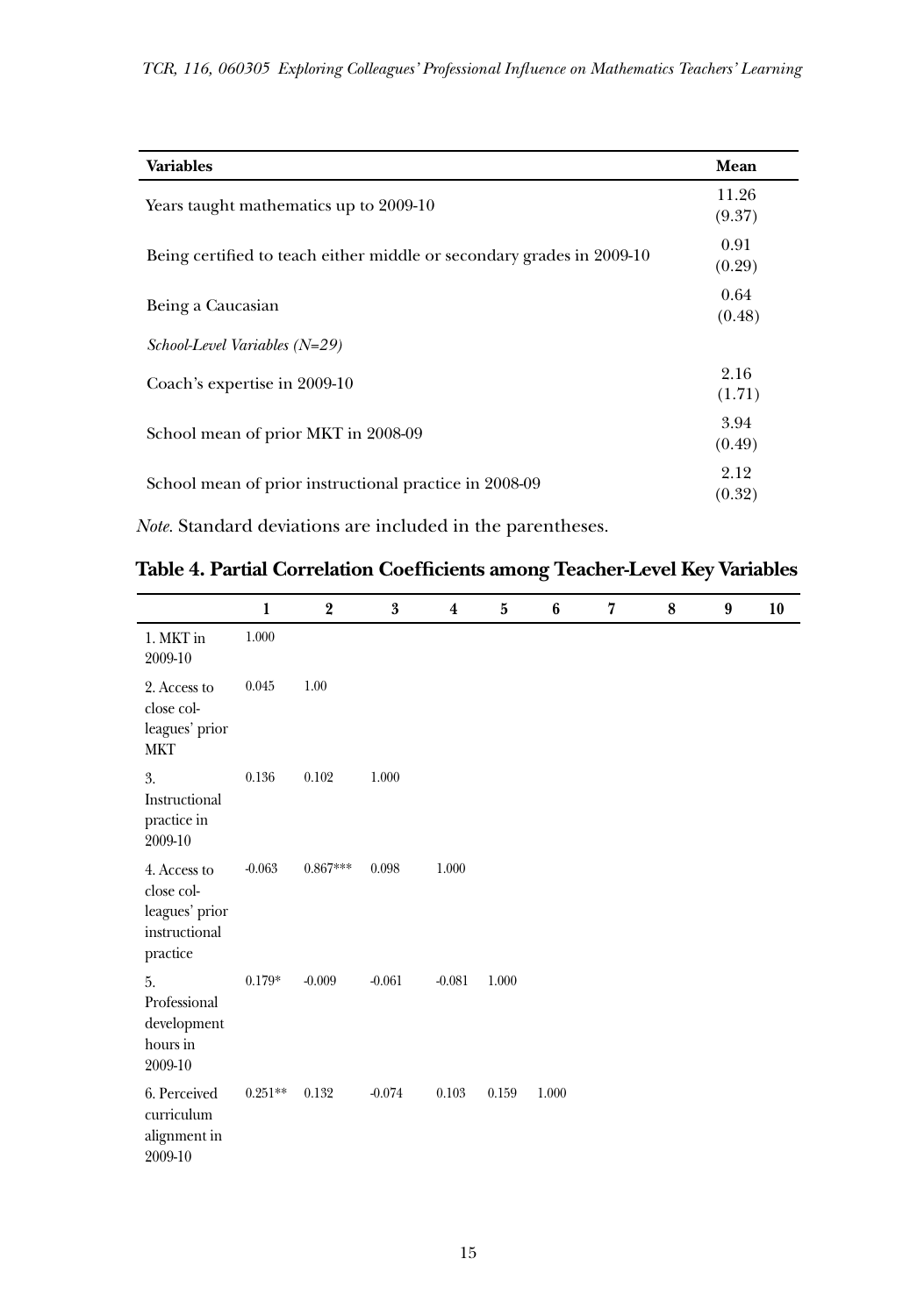|                                                                                           | 1        | $\overline{2}$ | 3          | $\overline{\mathbf{4}}$ | 5                 | 6        | 7         | 8          | 9                   | 10    |
|-------------------------------------------------------------------------------------------|----------|----------------|------------|-------------------------|-------------------|----------|-----------|------------|---------------------|-------|
| 7. Principals'<br>expecta-<br>tions on<br>mathematics<br>instruction in<br>2009-10        | 0.158    | 0.014          | 0.094      | $-0.011$                | 0.138             | $0.184*$ | 1.000     |            |                     |       |
| 8. Years<br>taught<br>mathematics<br>in 2009-10                                           | $-0.001$ | $-0.122$       | $-0.241**$ | $-0.124$                | 0.077             | $0.185*$ | $-0.095$  | 1.000      |                     |       |
| 9. Being certi-<br>fied to teach<br>either middle<br>or secondary<br>grades in<br>2009-10 | 0.018    | $-0.001$       | $-0.034$   | 0.016                   | $-0.19*$          | $-0.097$ | 0.018     | $-0.238**$ | 1.000               |       |
| 10. Being a<br>Caucasian                                                                  | 0.074    | 0.019          | 0.094      | 0.045                   | 0.119             | $-0.008$ | $-0.217*$ | 0.108      | $-0.101$            | 1.000 |
| Note.                                                                                     |          | *n-value<0.1:  |            |                         | **p-value< $0.05$ |          |           |            | ***p-value< $0.001$ |       |

*Note.* \*p-value≤0.1; \*\*p-value≤0.05; \*\*\*p-value≤0.001; The correlation coefficients were estimated after partialling out priors (i.e., prior MKT or prior instructional practice).

These results are generally consistent with HLM results from Model-I in Table 5. After controlling for other covariates, the main effect of access to close colleagues' prior mathematical knowledge for teaching through seeking advice is not statistically significant. At the school level, the estimate of the main effect of coach's expertise on teachers' MKT was not statistically significant either. However, in Model-II, the estimate of the cross-level interaction term between coach's expertise (at school level) and access to close colleagues' prior mathematical knowledge for teaching through seeking advice (at the teacher level) is positively significant at the 0.05 significance level (unstandardized coefficient β=0.012, standardized coefficient b=0.182). If a school had a math coach with high MKT, teachers in this school would be significantly more likely to learn MKT from their close colleagues through professional interactions. That is, coach expertise has an indirect effect on the gain in teachers' mathematical knowledge, in effect, enhancing learning from close colleagues.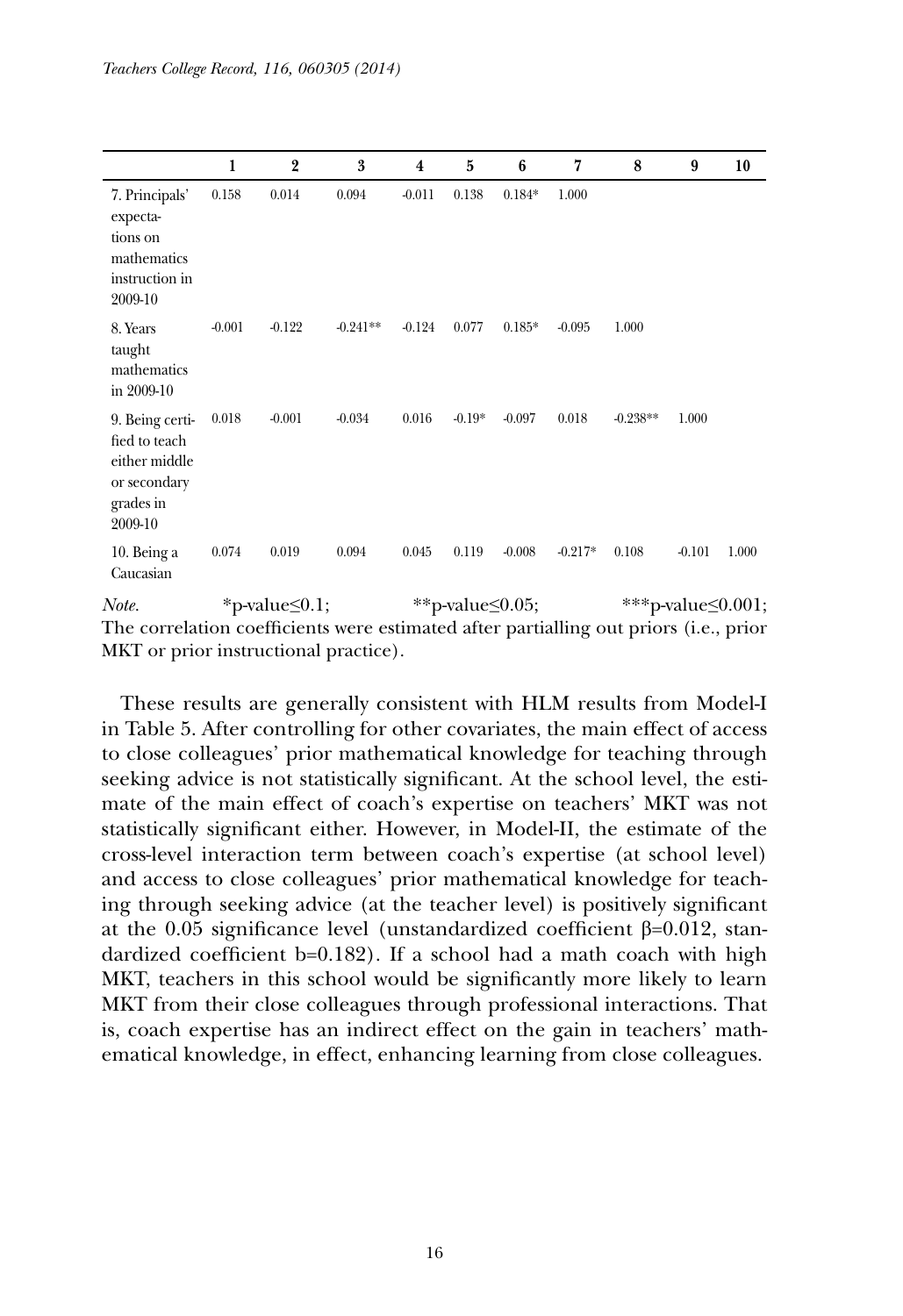|                                                                                |                       | Model-I      | Model-II              |              |
|--------------------------------------------------------------------------------|-----------------------|--------------|-----------------------|--------------|
|                                                                                | Unst.d <sup>(a)</sup> | $St.d^{(b)}$ | $U$ ns.d $^{(a)}$     | $St.d^{(b)}$ |
| Teacher level (N=88)                                                           |                       |              |                       |              |
| Access to close colleagues' prior MKT                                          | 0.005<br>(0.012)      | 0.045        | $-0.028$<br>(0.021)   | $-0.045$     |
| Professional development hours in<br>2009-10                                   | 0.006<br>(0.004)      | 0.098        | 0.005<br>(0.004)      | 0.082        |
| Perceived curriculum alignment in<br>2009-10                                   | $0.157**$<br>(0.079)  | $0.135**$    | $0.149*$<br>(0.078)   | $0.128*$     |
| Principals' expectations on high-quality<br>mathematics instruction in 2009-10 | 0.079<br>(0.062)      | 0.078        | 0.064<br>(0.061)      | 0.062        |
| Prior mathematical knowledge for teach-<br>ing (MKT) in 2008-09                | $0.726***$<br>(0.063) | 0.726        | $0.754***$<br>(0.064) | 0.755        |
| Years taught mathematics up to 2009-10                                         | $-0.007$<br>(0.005)   | $-0.081$     | $-0.008$<br>(0.005)   | $-0.091$     |
| Being certified to teach either middle or<br>secondary grades in 2009-10       | 0.202<br>(0.184)      | 0.107        | 0.241<br>(0.182)      | 0.128        |
| Being a Caucasian                                                              | 0.028<br>(0.117)      | 0.018        | 0.065<br>(0.117)      | 0.041        |
| School Level (N=29)                                                            |                       |              |                       |              |
| Coach's expertise in 2009-10                                                   | 0.017<br>(0.06)       | 0.038        | 0.035<br>(0.059)      | 0.058        |
| School mean of prior MKT in 2008-09                                            | $0.303*$<br>(0.17)    | $0.605*$     | $0.304*$<br>(0.166)   | $0.607*$     |
| Being in District A                                                            | 0.164<br>(0.247)      | 0.095        | 0.16<br>(0.241)       | 0.092        |
| Being in District B                                                            | $-0.201$<br>(0.186)   | $-0.124$     | $-0.215$<br>(0.181)   | $-0.133$     |
| Being in District D                                                            | $-0.114$<br>(0.232)   | $-0.058$     | $-0.185$<br>(0.229)   | $-0.094$     |
| Cross-level Interactions                                                       |                       |              |                       |              |
| Access to close colleagues' prior MKT ×<br>Coach's expertise in 2009-10        |                       |              | $0.012**$<br>(0.006)  | $0.182**$    |

# **Table 5. Results of Estimating Mathematical Knowledge for Teaching (MKT)**

*Note.* \*p-value≤0.1; \*\*p-value≤0.05; \*\*\*p-value≤0.01 Standard errors are included in parentheses. (a)Unst.d means unstandardized estimates, while (b)St.d means standardized estimates.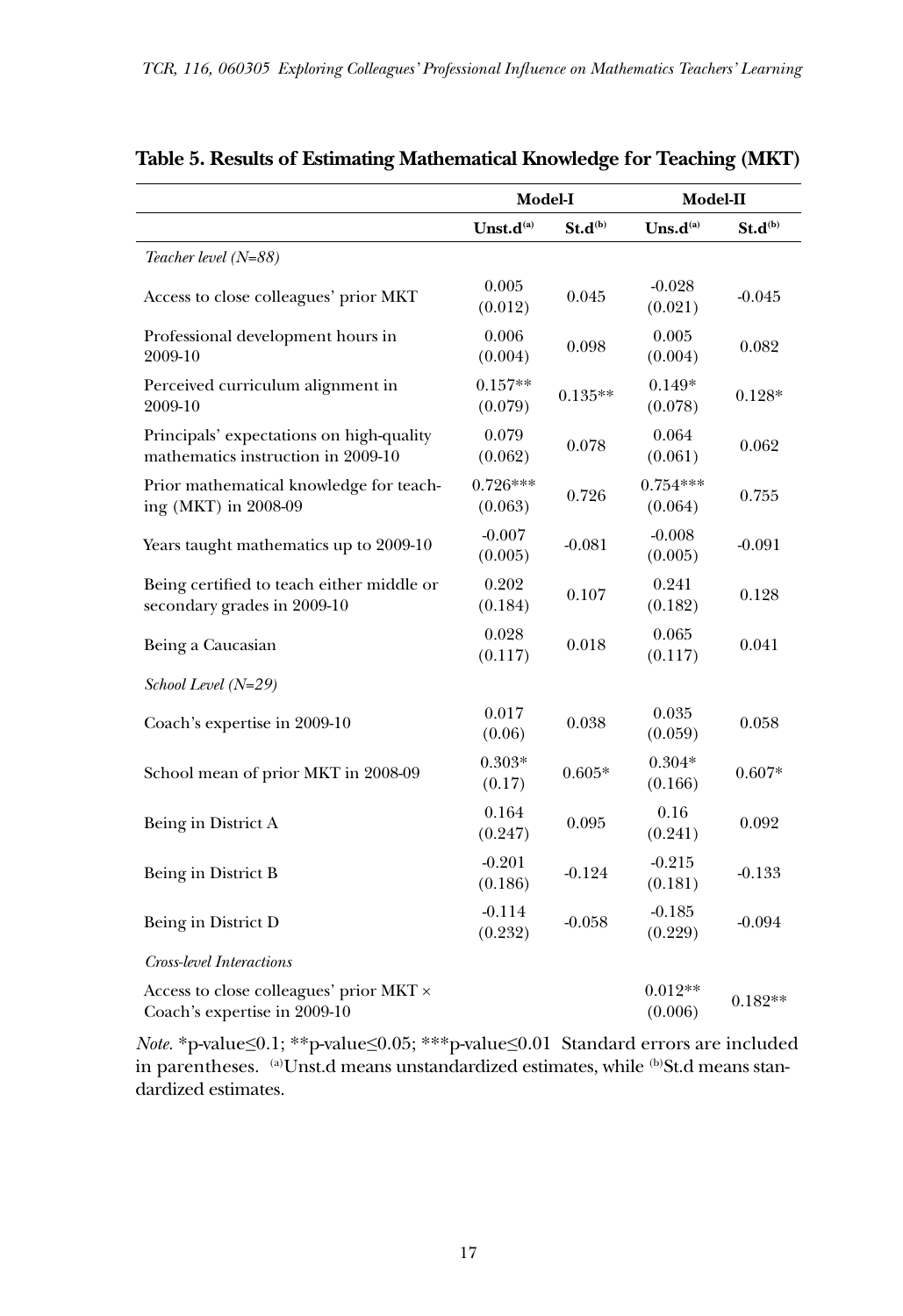### RESULTS FROM ESTIMATING INSTRUCTIONAL PRACTICE

The average quality of teachers' instructional practice increased from-0.004 in 2008–2009 to 0.046 in 2009–2010 as indicated in Table 3. The average gain of 0.05 is not statistically significant (t-value of paired t test=0.39, p-value=0.7). The variation in instructional practice among teachers in 2009–2010, after partialling out their prior instructional practice, is positively related to the variation in the access to their colleagues' prior instructional practice through seeking advice (see Table 4, correlation coefficient  $p=0.098$ ). Further, by controlling for other covariates in the model, as indicated by Model-I in Table 6, at the teacher level, the direct exposure to close colleagues' prior instructional practice had a significant positive effect on the improvement of teachers' own instructional practices at 0.1 significance level ( $\beta$ = 0.042, b = 0.276, p-value=0.075). Although the p-value of this estimate is slightly larger than the conventional 0.05 significance level, due to our relatively small sample size and, thus, fewer degrees of freedom and the fact that its estimate is the single largest positive effect among all predictors at the individual teacher level, we posit that this effect of exposure to close colleagues is substantial in practice. Specifically, one standard deviation increase in exposure to close colleagues' prior instructional practice would lead to an increase of 0.276 standard deviations in instructional practice in 2009–2010 for a typical teacher in the sample.

At the school level, Table 6 Model-I shows that the main effect of mathematics coaches' expertise on teachers' instructional practice was not statistically significant. The cross-level interaction term between coach's expertise and teachers' access to close colleagues' prior instructional practice through interactions in Model-II was not statistically significant either, though still positive.

|                                                                                | Model-I                |              | Model-II                         |              |
|--------------------------------------------------------------------------------|------------------------|--------------|----------------------------------|--------------|
|                                                                                | Unst.d <sup>(a)</sup>  | $St.d^{(b)}$ | $\mathbf{U}$ ns.d <sup>(a)</sup> | $St.d^{(b)}$ |
| Teacher level $(N=89)$                                                         |                        |              |                                  |              |
| Access to close colleagues' prior<br>instructional practice                    | $0.042*$<br>(0.024)    | $0.276*$     | 0.04<br>(0.025)                  | 0.221        |
| Professional development hours in 2009-<br>10                                  | 0.007<br>(0.008)       | 0.086        | 0.007<br>(0.009)                 | 0.08         |
| Perceived curriculum alignment in<br>2009-10                                   | $-0.557***$<br>(0.176) | $-0.378***$  | $-0.569***$<br>(0.178)           | $-0.386***$  |
| Principals' expectations on high-quality<br>mathematics instruction in 2009-10 | $0.349**$<br>(0.163)   | $0.269**$    | $0.329**$<br>(0.166)             | $0.253**$    |
| Prior instructional practice in 2008-09                                        | $0.19*$<br>(0.113)     | $0.19*$      | $0.211*$<br>(0.117)              | $0.21*$      |

### **Table 6. Results From Estimating Mathematics Instructional Practice**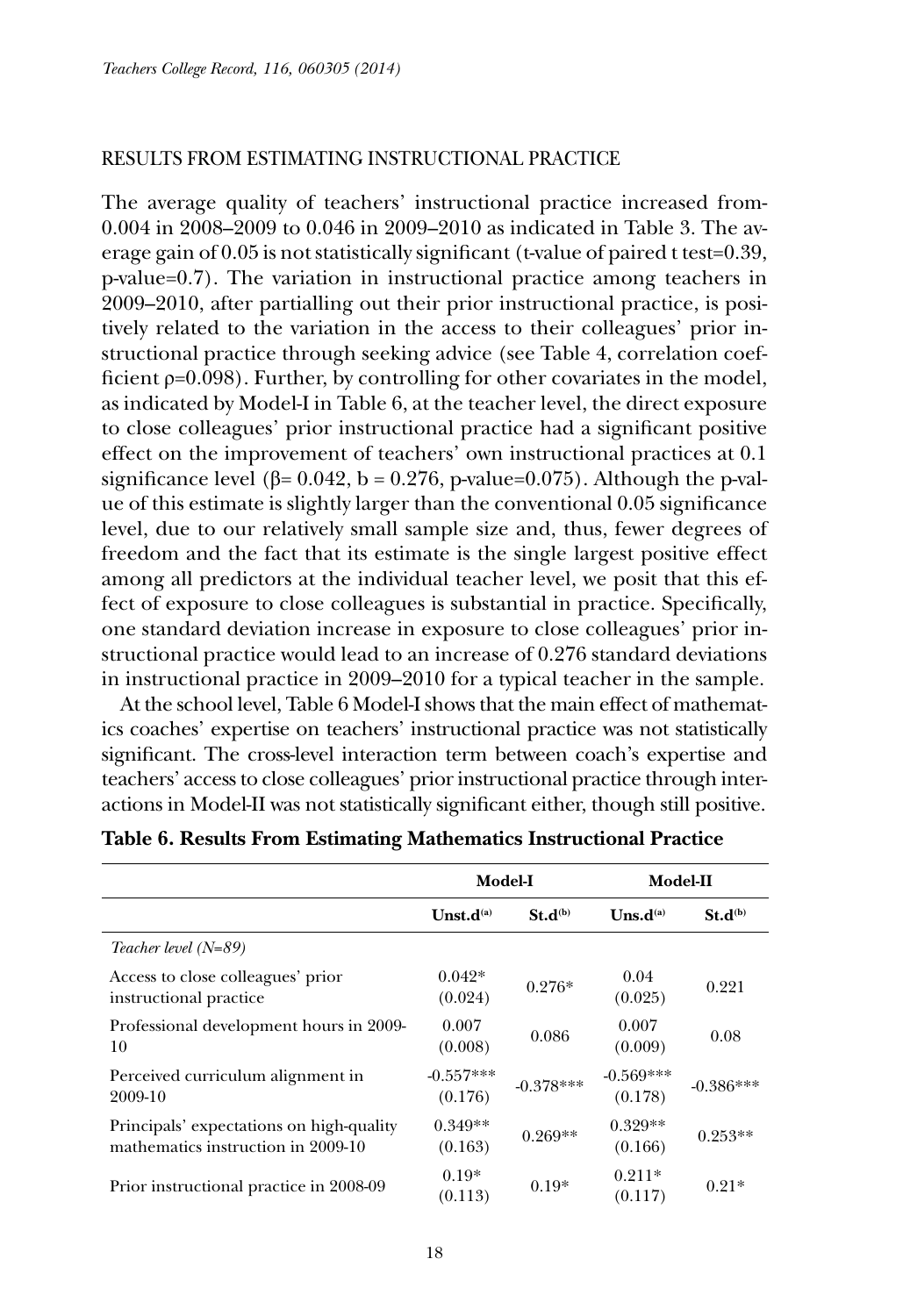|                                                                                                   | Model-I                           |              | Model-II                   |              |
|---------------------------------------------------------------------------------------------------|-----------------------------------|--------------|----------------------------|--------------|
|                                                                                                   | Unst.d <sup>(a)</sup>             | $St.d^{(b)}$ | $\mathbf{U}$ ns.d $^{(a)}$ | $St.d^{(b)}$ |
| Years taught mathematics up to 2009-10                                                            | $-0.026**$<br>(0.011)             | $-0.233**$   | $-0.028**$<br>(0.011)      | $-0.245**$   |
| Being certified to teach either middle or<br>secondary grades in 2009-10                          | 0.054<br>(0.359)                  | 0.023        | 0.051<br>(0.36)            | 0.021        |
| Being a Caucasian                                                                                 | $-0.487*$<br>(0.273)              | $-0.241*$    |                            | $-0.23*$     |
| $School Level (N=29)$                                                                             |                                   |              |                            |              |
| Coach's expertise in 2009-10                                                                      | $-0.146$<br>(0.108)               | $-0.261$     | $-0.142$<br>(0.109)        | $-0.254$     |
| School mean of prior instructional<br>practice in 2008-09                                         | $1.53***$<br>(0.505)              | $0.518***$   | 1.496***<br>(0.51)         | $0.507***$   |
| Being in District A                                                                               | 0.131<br>(0.463)                  | 0.06         | 0.133<br>(0.465)           | 0.06         |
| Being in District B                                                                               | $-0.458$<br>(0.376)               | $-0.222$     | $-0.473$<br>(0.379)        | $-0.229$     |
| Being in District D                                                                               | 1.496***<br>$0.598***$<br>(0.435) |              | 1.476***<br>(0.438)        | $0.59***$    |
| Cross-level Interactions                                                                          |                                   |              |                            |              |
| Access to close colleagues' prior instructional<br>practice $\times$ Coach's expertise in 2009-10 |                                   |              | 0.009<br>(0.013)           | 0.094        |

*Notes:* \*p-value≤0.1; \*\*p-value≤0.05; \*\*\*p-value≤0.001 Standard errors are included in parentheses. (a)Unst.d means unstandardized estimates, while (b)St.d means standardized estimates.

# IN-DEPTH ANALYSIS OF LEARNING FROM CLOSE COLLEAGUES AND INSTRUCTIONAL COACHING

Findings described above suggest that teachers in our sample were more likely to develop their instructional practices when they accessed instructional expertise of close colleagues, while they were more likely to learn MKT from close colleagues when they were in a school with a coach with more developed MKT. To better understand our findings and rule out alternative explanations, we conducted further analyses of the influences of close colleagues and coaches.

We were concerned about whether coaches who were also close colleagues in teachers' networks might have had a larger influence on teachers' learning MKT than other regular teachers as close colleagues. We thus constructed two measures of access to MKT, from colleagues who are teachers and colleagues who are coaches respectively, to examine whether, on average, teachers would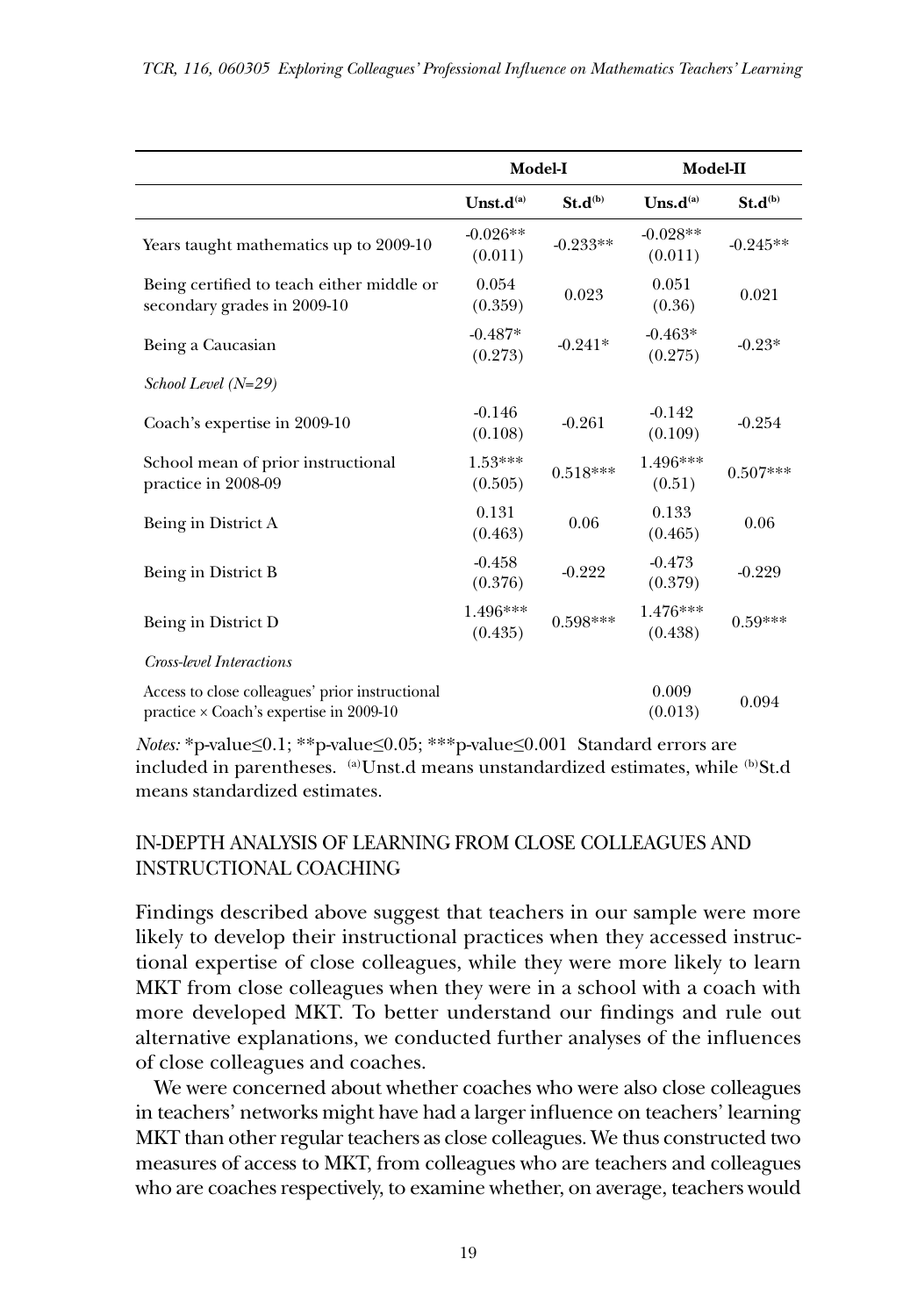learn more from coach colleagues than from other math teachers or vice versa. We did not find systematic differences in the effects of interactions with these two different types of close colleagues on learning MKT. We were not able to test for access to coaches' instructional practices through interactions because we did not collect data on coaches' instructional practices.

Moreover, while prior research suggests the expertise of the coach is critical (Coburn & Russell, 2008), we wanted to rule out other features of coaching practices as the potential reasons for our findings. First, we examined the effect of the different coaching models in the districts. There were two types of coaches working in sampled schools: district coaches and school-based coaches. We hypothesized that it was possible that school-based coaches might have more of an impact on the teachers' learning in the school they served than district coaches because school-based coaches were much more a part of the school's mathematics teaching and the school's faculty. We estimated models similar to those described in equations (3) and (4), but added a dummy variable for whether the school had a school-based coach. We did not find any significant difference in the impact of these two types of coaches.

Second, we examined whether the presence of coaches, the amount of time coaches spent in their schools, or coaches' expertise affected changes in teachers' knowledge and practice. To do so, we recoded the schoollevel coach variable in three ways (i.e., whether there was a coach in the school, number of hours per week the coach spent in the school, and the coach's MKT). By these three types of coding, we intended to find out whether simply having a coach in the school, the availability of the coach, or coaches' expertise matters more in augmenting learning from close colleagues. We found the variable of coach's expertise had the largest effect among these three coding schemes, although the other two variables had the same direction of effects (expertise *Cohen's d*=0.571; dummy coaching *Cohen's d*=0.487; frequency of coaching *Cohen's d*=0.317).

Third, to find further evidence that coaches' expertise matters, we conducted a comparison of coaches' expertise and frequency of working in schools across these four districts. We found two contrasting districts, District B and District D, in that these two districts had different gains in average MKT and different coaching expertise. While these two districts had similar district average of MKT in 2008–2009 to begin with (District B=-0.16, District D=-0.12), District B has a slightly negative gain in average MKT (gain=-0.01, the average MKT in  $2009-2010=0.17$ ; in comparison, District D positively gained 0.08 units in average MKT from 2008–2009 to 2009–2010 (the average MKT in 2009–2010=-0.04). We further compared the coaching practices in these two districts. Both districts have coaches working frequently in schools (District B had coaches working in schools about 5 days per week, and District D coaches, on average, worked in schools 3.86 days per week).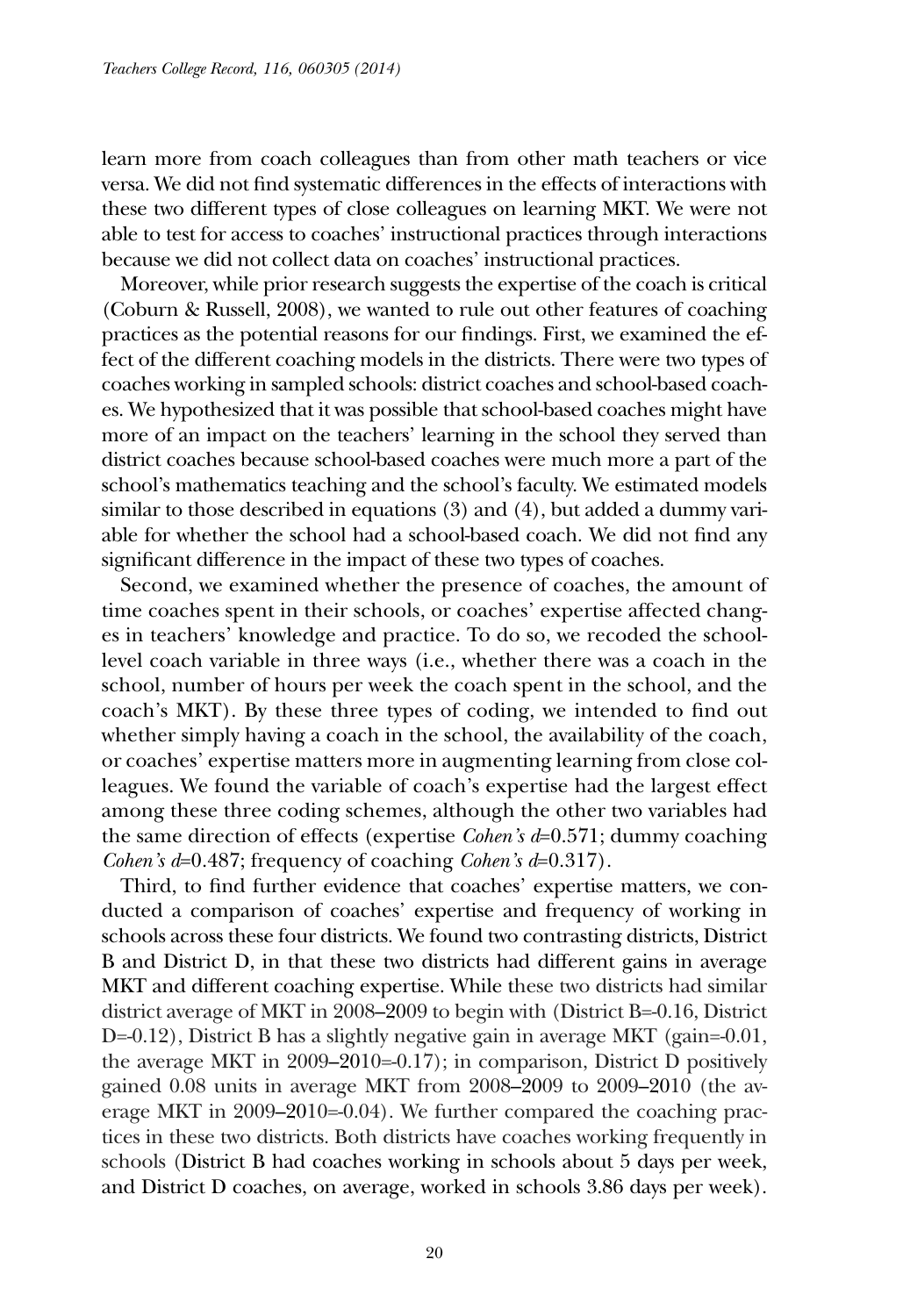However, the average coach expertise in District B as approximated by coaches' MKT in 2009–2010 (-0.39), was significantly lower than the average coach expertise in district D (0.96) (t-value =4.45, p-value  $\leq 0.01$ ). This may further imply that the expertise of the mathematics coaches in District D might explain the higher than average MKT gains for teachers in District D.

### DISCUSSION AND IMPLICATIONS

In this study using data from four large, urban school districts, we sought to examine whether middle school teachers learn aspects of mathematical knowledge for teaching and instructional practice from close colleagues and how mathematics coaches' expertise plays a role in enhancing teachers' learning opportunities. Results show that teachers made positive changes to their instructional practices when they had access to colleagues with more developed instructional practices. However, our data did not show such positive association between changes in MKT and access to close colleagues' expertise in MKT through interactions on teaching mathematics. But, coaches' expertise moderated the main effect of teachers' learning through access to close colleagues' expertise in MKT. In other words, coaches' expertise in MKT might augment the extent to which teachers can learn from interacting with close colleagues.

These findings are generally not surprising, given conventional wisdom about learning. We know that learning occurs through coparticipation in activities that are close to practice with individuals who are relatively accomplished (Bruner, 1996; Lave & Wenger, 1991). Advice-seeking interactions with colleagues theoretically have the potential to be rich sites for teacher learning. Further, these differences in teacher learning of MKT and practice are predictable when considering teachers' typical topics of conversation within interactions with colleagues. Some of the most common topics of conversation are the sharing of materials, activities, or instructional strategies. These topics are much more common than detailed discussions of particular mathematics problems—whether it is how they might be solved or how their students might solve them—which seem to be the most likely way for teachers to develop their MKT (Ball & Bass, 2002; Ball et al., 2005; Ball, Thames, & Phelps, 2008). Therefore, it is not surprising that interactions with close colleagues are more likely to develop teachers' instructional practice than their MKT. The findings from this study provide empirical evidence that teachers learn through their interactions with close colleagues and that there are important distinctions regarding which aspects of knowledge and practice teachers learn.

Further, the other key finding pertaining to the influence of the expertise of a mathematics coach within a teacher's school is consistent with existing literature. In particular, Coburn and Russell's (2008) finding that coaches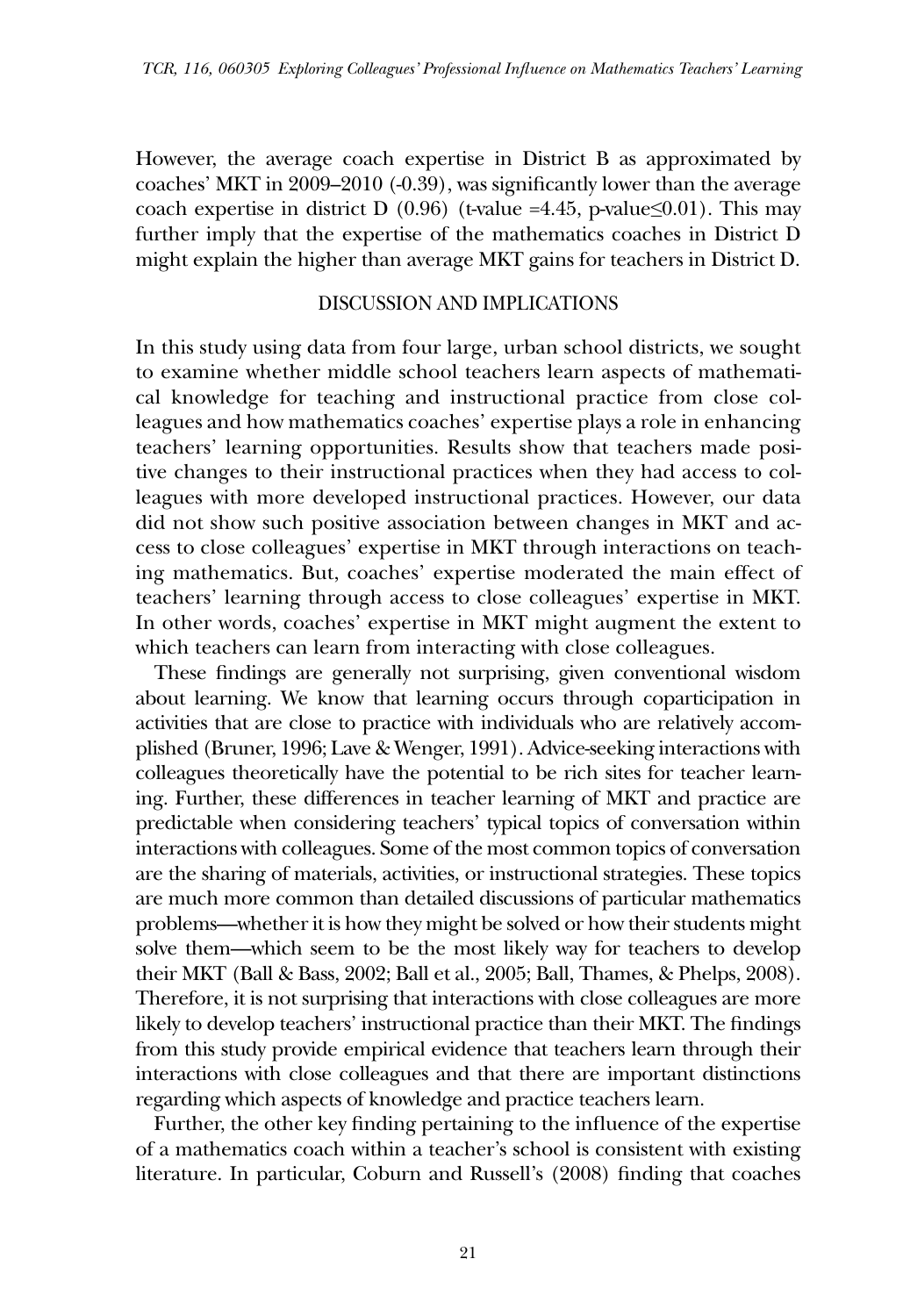influence teachers' routines of interaction with close colleagues resonates with our findings. The expertise of the coach is likely to influence whether and how coaches are able to influence the nature of teachers' interactions. In the case of our study, it is possible that coaches with more developed MKT are likely to focus teacher interactions toward detailed discussions of mathematics problems, which then provides opportunities for teachers to develop their MKT through interactions. Further, coaches pressing on interactions in this way might have a lasting impact on interactions by changing teachers' routines of interaction. In other words, teachers might continue to engage in detailed discussions of mathematics problems even when coaches are not present to facilitate the interactions in those ways. We believe that our finding extends that of Coburn and Russell because it provides quantitative evidence that coach expertise has an impact on teachers' learning opportunities through moderating collegial interactions on instructional matters.

Our findings have implications for districts and schools as they work to support teachers' learning of ambitious mathematics instruction. Our results suggest that teachers do learn through interactions with their colleagues. Hence, it is important for districts and schools to purposefully enact policies to encourage teacher interactions. Studies have shown that providing common planning time and designing common workspaces can promote teacher collaboration and further influence teachers' individual classroom practices (e.g., Flowers, Mertens, & Mullhall, 1999; Picucci, Brownson, Kahlert, & Sobel, 2002; Sargent & Hannum,2009 ). Strong principal instructional leadership that creates opportunities for teachers to interact around issues of instruction and student learning has been identified as another important factor to establish professional learning communities in schools (e.g., Blasé & Blasé, 2000; Fullan, 1991; Leithwood, Tomlinson, & Genge, 1996; Marks & Printy, 2003). Hence, while teachers' networks are emergent in nature, school and district policies can influence their development. Exactly which combination of factors and policies best supports the emergence of teacher networks is an area in which future research can further contribute.

Moreover, our findings suggest that the expertise of a teacher's close colleagues is integral to the extent to which that teacher can learn from collegial interactions. While not emphasized heavily, the inclusion of colleagues' expertise was a critical dimension of the way we defined access to expertise through interactions. One way to increase the amount of expertise in teacher networks is to provide content-focused instructional coaches who have expertise. To make content-focused coaching a viable support for teachers' development of knowledge and practice, districts and schools should consider the expertise of the coaches in hiring and in providing ongoing support and professional development for coaches. In addition, given our findings pertaining to an indirect effect of coach expertise through collegial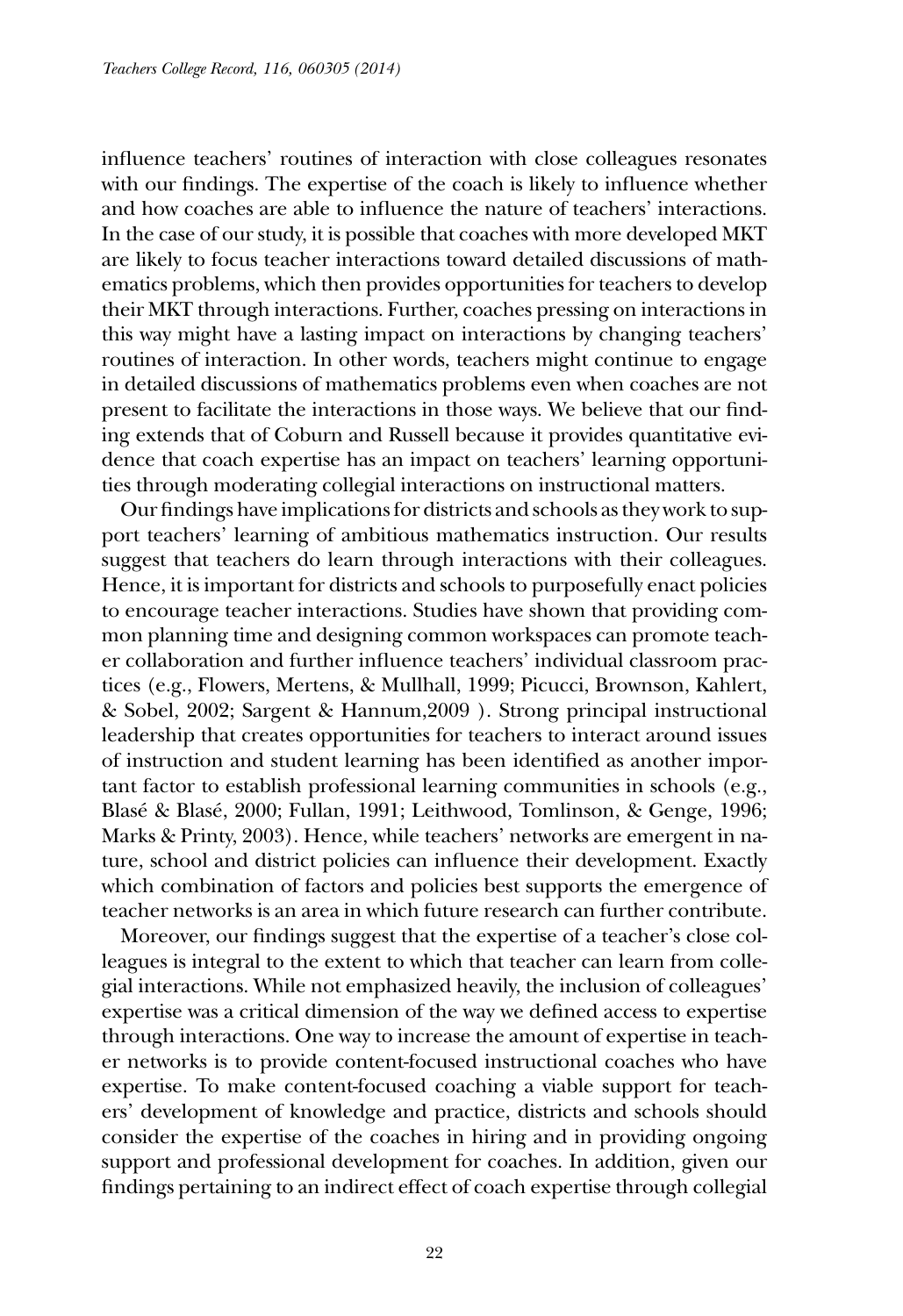interactions, it is likely that it is also important to consider the ways in which coaches engage teachers in collective and individual settings.

As in any empirical studies, the above discussion of our findings in this study is constrained by some data and analytical limitations. First, we include only 89 teachers in four urban school districts in the final analysis; therefore, findings from this study have limited generalizability to the population of urban middle schools in the United States with ambitious goals for mathematics instruction. We thus suggest replicating this study on a larger scale to verify the findings in this study. Second, although we attempted to control for alternative explanations of close colleagues' and coaches' influences on changing teachers' knowledge and practice, results in this study may still be subjected to other potentially confounding variables that were not controlled for in this study, such as the presence of concurrent school policy that may influence both teachers' gain in MKT (or gain in practices) and the change in teachers' network (or coaches' influences); thus, the estimation in this study is not causal.

Third, there are several limitations associated with our network measures. First, we use the frequency of interactions to approximate the variation in strength of teacher interactions (Frank et al., 2004). This measure does not imply the sustainability of teachers' interactions or the depth of interactions (see Coburn & Russell, 2008).5 Second, most of our network data described within-school interactions. Our data do not allow us to model the differential influences on teachers' learning between within- and outside-school networks. These differences are worthy of investigation in future studies.

Finally, this study uses two measures of teachers' MKT and instructional practices to indicate the quality of their instruction and their possible effectiveness for promoting students' learning. In future studies, we plan to incorporate students' characteristics and student achievement data to produce value-added measures of teachers' effectiveness to further verify the results in this analysis.

### **CONCLUSION**

This study provides quantitative evidence that teachers can learn from interactions with close colleagues and content-focused coaches. Our discussion in this study sheds light on the current practice of successfully implementing ambitious reforms on mathematics instruction by providing teachers with continuous on-the-job opportunities to learn new pedagogical content knowledge and classroom strategies for engaging students in cognitively demanding activities. Teachers can learn instructional practices through interacting with close colleagues' with instructional expertise, and learn content knowledge for teaching from instructional coaches who might augment the effects of learning from close colleagues.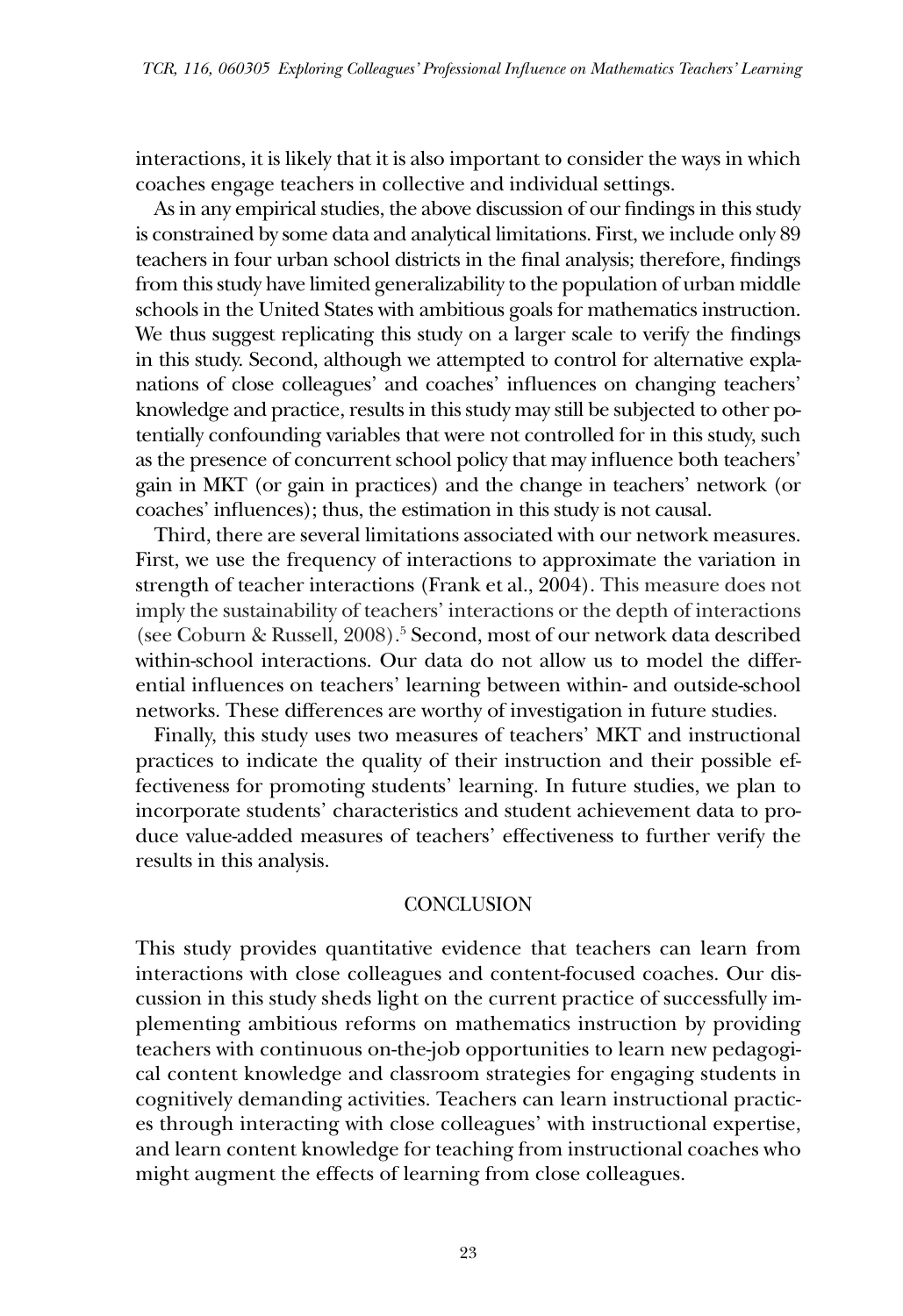#### *Acknowledgments*

The research project reported in this article was supported by the National Science Foundation under grant Nos. ESI-0554535 and DRL-1119122. Anne Garrison Wilhelm's contributions to the article were supported by the Institute of Education Sciences (IES) pre-doctoral research training program, grant number R305B080025, and Christine Larson's contributions were supported by IES post-doctoral research training grant number R305B080008. The opinions expressed do not necessarily reflect the views of NSF or IES.

We would like to acknowledge comments and suggestions offered by Paul Cobb, Thomas Smith, and other project team members. In particular, we would like to thank our anonymous reviewers and the editor's comments and suggestions on revisions. Moreover, an earlier draft of the paper was presented at the 2011 AERA annual meeting, and we appreciate comments and suggestions from the session discussant Cynthia Coburn and other participants.

#### *Notes*

1. The exclusion of the 19 teachers from the analysis did not bias the results in HLM models. There were no statistical differences in teachers' MKT or on teachers' instructional practices between the 89 teachers who were included in the final sample and the 19 teachers who were excluded. Additionally, these 19 teachers were scattered across schools and no significant clustering within a particular school was found. Therefore, the 89 teachers in the final sample well represent the original sample.

2. Since the raters coded the IQA measures on a five-point scale according to the rubrics (0, 1, 2, 3, and 4), we chose item response models for more than two ordinal response categories to calibrate the levels of teachers' instructional quality. Among several models available in the literature, such as the graded response model (GRM), the partial credit model (PCM), and the rating scale model, we chose GRM to estimate the latent trait of instructional quality for several reasons. First, our theory predicts that teachers need to go through a series of steps to achieve a particular upper level category, which makes the rating scale and GRM models more persuasive than PCM because the latter does not assume the sequential relations between categories. Second, although all items were designed on a five-point scale, some of the items actually have only three or four categories that had observed values. Thus, the rating scale model that provides only one common set of category parameters for all items would not fit well to our data.

3. We considered recoding to days per year, but this exaggerated the most frequent behaviors, skewing the distribution of responses. The original survey scale used here is roughly the log of days per year.

4. We used District C as the reference district because this district has the lowest mean IQA and mean MKT in 2009–2010.

5. For instance, "sharing materials" was categorized as lower depth of interactions than "analyzing students' work together to see why they did not get it," or "discussing a new instructional activity" (Coburn& Russell, 2008).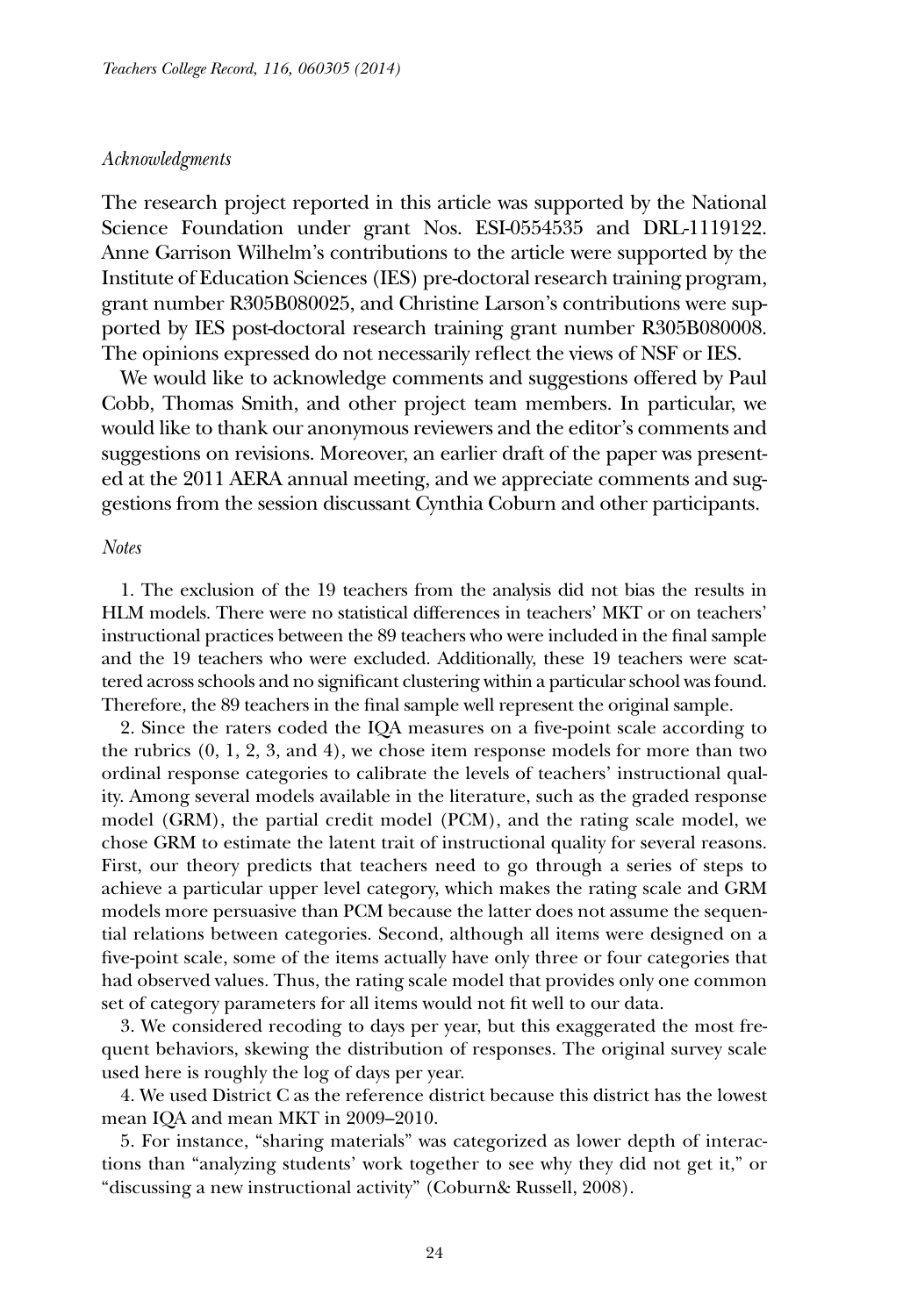#### *References*

- Ball, D. L., & Bass, H. (2002). *Toward a practice-based theory of mathematical knowledge for teaching*. Paper presented at the Canadian Mathematics Education Study Group Annual Meeting, Queen's University, Ontario, Canada.
- Ball, D. L., Hill, H. C., & Bass, H. (2005, Fall). Knowing mathematics for teaching: who knows mathematics well enough to teach third grade, and how can we decide? *American Educator*, 14–22 & 43–46.
- Ball, D. L., Thames, M. H., & Phelps, G. (2008). Content knowledge for teaching: What makes it special? *Journal of Teacher Education, 59*(5), 389–407.
- Bidwell, C. E., & Yasumoto, J. Y (1999). The collegial focus: Teaching fields, colleague relationships, and instructional practice in American high schools. *Sociology of Education 72*, 234–56
- Blasé, J., & Blasé, J. (2006). Teachers' perspectives on principal mistreatment. *Teacher Education Quarterly, 22*(4), 123–141.
- Borko, H., & Livingston, C. (1989). Cognition and improvisation: Differences in mathematics instruction by expert and novice teachers. *American Educational Research Journal, 26*(4), 473–498.
- Boston, M. (2012). Assessing Instructional Quality in Mathematics. *The Elementary School Journal, 113*(1), 76-104.
- Boston, M., & Wolf, M. K. (2006). *Assessing academic rigor in mathematics instruction: The development of the instructional quality assessment toolkit* (CSE Technical Report 672). Los Angeles, CA: National Center for Research on Evaluation, Standards, and Student Testing (CRESST).
- Bruner, J. (1996). *The Culture of Education*. Cambridge, MA: Harvard University Press.
- Bryk, A. S., & Schneider, B. (2002). *Trust in schools: A core resource for improvement*. New York, NY: Russell Sage Foundation.
- Cobb, P., & Jackson, K. (2011). Towards an empirically grounded theory of action for improving the quality of mathematics teaching at scale. *Mathematics Teacher Education and Development, 13*(1), 6–33.
- Cobb, P., & Smith, T. M. (2008). District development as a means of improving mathematics teaching and learning at scale. In K. Krainer & T. Wood (Eds.), *Participants in Mathematics Teacher Education: Individuals, Teams, Communities, and Networks* (Vol. 3, pp. 231-254). Rotterdam, The Netherlands: Sense Publishers.
- Coburn, C. E. (2001). Collective sensemaking about reading: How teachers mediate reading policy in their professional communities. *Educational Evaluation and Policy Analysis, 23*(2), 145–170.
- Coburn, C. E., & Russell, J. L. (2008). District policy and teachers' social networks. *Educational Evaluation and Policy Analysis, 30*(3), 203–235.
- Coburn, C. E., & Woulfin, S. L. (2012). Reading coaches and the relationship between policy and practice*. Reading Research Quarterly, 47*(1), 5–30.
- Cook, S. D. N., & Brown, J. S. (1999). Bridging epistemologies: The generative dance between organizational knowledge and organizational knowing. *Organizational Science, 10*(4), 381–400.
- Cook, T. D., Shadish, W. R., & Wong, V. A. (2008). Three conditions under which experiments and observational studies produce comparable causal estimates: New findings from within-study comparisons. *Journal of Policy and Management, 27*(3), 724–750.
- Darling-Hammond, L., & McLaughlin, M. W. (1995). Policies that support professional development in an era of reform. *The Phi Delta Kappan, 76*(8), 597–604.
- Dee T. S. (2004). Teachers, race, and student achievement in a randomized experiment. *The Review of Economics* & *Statistics, 86*(1), 195–210
- Desimone, L. M., Porter, A. C., Garet, M. S., Yoon, K. S., & Birman, B. F. (2002). Effects of professional development on teachers' instruction: Results from a three-year longitudinal study. *Educational Evaluation and Policy Analysis, 24*(2), 81–112.
- Feldman, J., & Tung, R. (2002). *The role of external facilitators in whole school reform: Teachers'*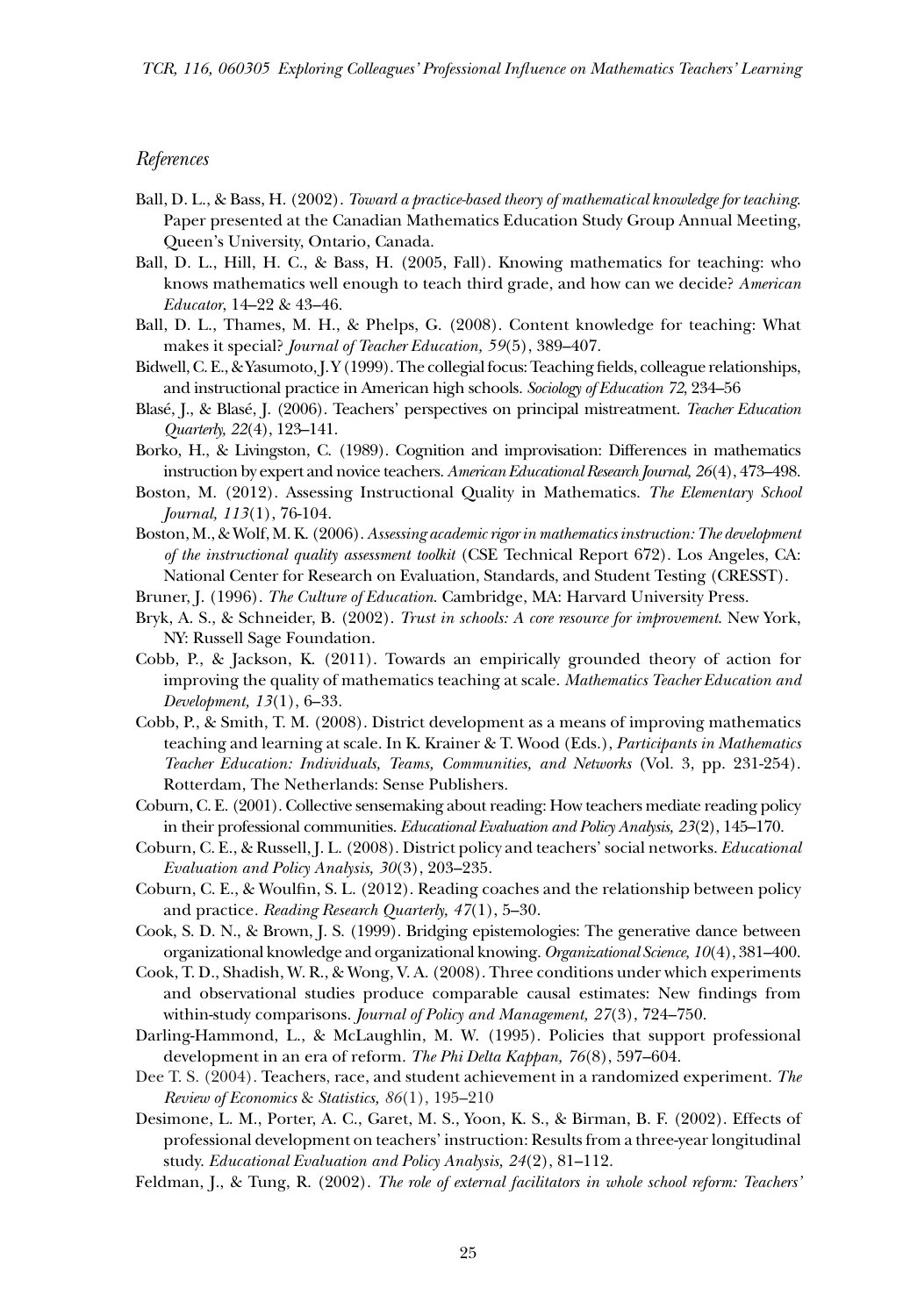*perceptions of how coaches influence school change.* Paper presented at the 83rd Annual Meeting of the American Educational Research Association. Retrieved from http://www. ccebos.org/coach\_study\_2.pdf

- Flowers, N., Mertens, S. B., & Mullhall, P. F. (1999). The impact of teaming: Five researchbased outcomes. *Middle School Journal, 31*(2), 1–6.
- Frank, K. A. (2000). Impact of a confounding variable on a regression coefficient. *Sociological Methods and Research, 29*, 147–194.
- Frank, K. A., Zhao, Y., & Borman, K. (2004). Social capital and the diffusion of innovations within organizations: Application to the implementation of computer technology in schools. *Sociology of Education, 77*(2), 148–171.
- Franke, M. L., Kazemi, E., & Battey, D. (2007). Mathematics teaching and classroom practice. In F. K. Lester (Ed.), *Second handbook of research on mathematics teaching and learning* (pp. 225–256). Reston, VA: NCTM.
- Fullan, M. (1991). The new meaning of educational change. New York, NY: Teachers College Press.
- Garet, M. S., Porter, A. C., Desimone, L., Birman, B. F., & Yoon, K. S. (2001). What makes professional development effective? Results from a national sample of teachers. *American Educational Research Journal, 38*(4), 915–945.
- Grossman, P. (1995). Teachers' Knowledge. In L. W. Anderson (Ed.), *International encyclopedia of teaching and teacher education* (2nd ed., pp. 20–24). Kidlington, Oxford, UK: Elsevier Science.
- Hill, H. C., Ball, D. L., Blunk, M. L., Goffney, I. M., & Rowan, B. (2007). Validating the ecological assumption: The relationship of measure scores to classroom teaching and student learning. *Measurement: Interdisciplinary Research and Perspectives, 5*(2), 107–118.
- Hill, H. C., Blunk, M. L., Charalambos, C. Y., Lewis, J. M., Phelps, G., Sleep, L., & Ball, D. L. (2008). Mathematical knowledge for teaching and mathematical quality of instruction: An exploratory study. *Cognition and Instruction, 26*(4), 430–511.
- Hill, H. C., Rowan, B., & Ball, D. L. (2005). Effects of teachers' mathematical knowledge for teaching on student achievement. *American Educational Research Journal, 42*(2), 373–406.
- Hill, H.C., Schilling, S.G., & Ball, D.L. (2004) Developing measures of teachers' mathematics knowledge for teaching. *Elementary School Journal, 105*, 11–30.
- Hill, H. C., Sleep, L., Lewis, J. M., & Ball, D. L. (2007). Assessing teachers' mathematical knowledge: What knowledge matters and what evidence counts? In F. K. Lester (Ed.), *Second handbook of research on mathematics teaching and learning* (Vol. 1, pp. 111–156). Charlotte, NC: Information Age Publishing.
- Horn, I. S. (2010). Teaching replays, teaching rehearsals, and re-visions of practice: Learning from colleagues in a mathematics community. *Teachers College Record, 112*(1), 225–259.
- Horn, I. S., & Little, J. W. (2010). Attending to problems of practice: Routines and resources for professional learning in teachers' workplace interactions. *American Educational Research Journal, 47*(1), 181–217.
- Kazemi, E., Franke, M. L., & Lampert, M. (2009). *Developing pedagogies in teacher education to support novice teachers' ability to enact ambitious instruction*. Paper presented at the annual meeting of the Mathematics Education Research Group of Australasia, Wellington, New Zealand.
- Kilpatrick, J., Swafford, J., & Findell, B. (Eds.). (2001). *Adding it up: Helping children learn mathematics*. Washington, DC: National Academy Press.
- Lampert, M., Beasley, H., Ghousseini, H., Kazemi, E., & Franke, M. (2010). Using designed instructional activities to enable novices to manage ambitious mathematics teaching. In M. K. Stein & L. Kucan (Eds.), *Instructional explanations in the disciplines,* (pp. 129–141). New York, NY: Springer Science+Business Media, LLC.
- Lampert, M., & Graziani, F. (2009). Instructional activities as a tool for teachers' and teacher educators' learning. *The Elementary School Journal, 109*(5), 491–509.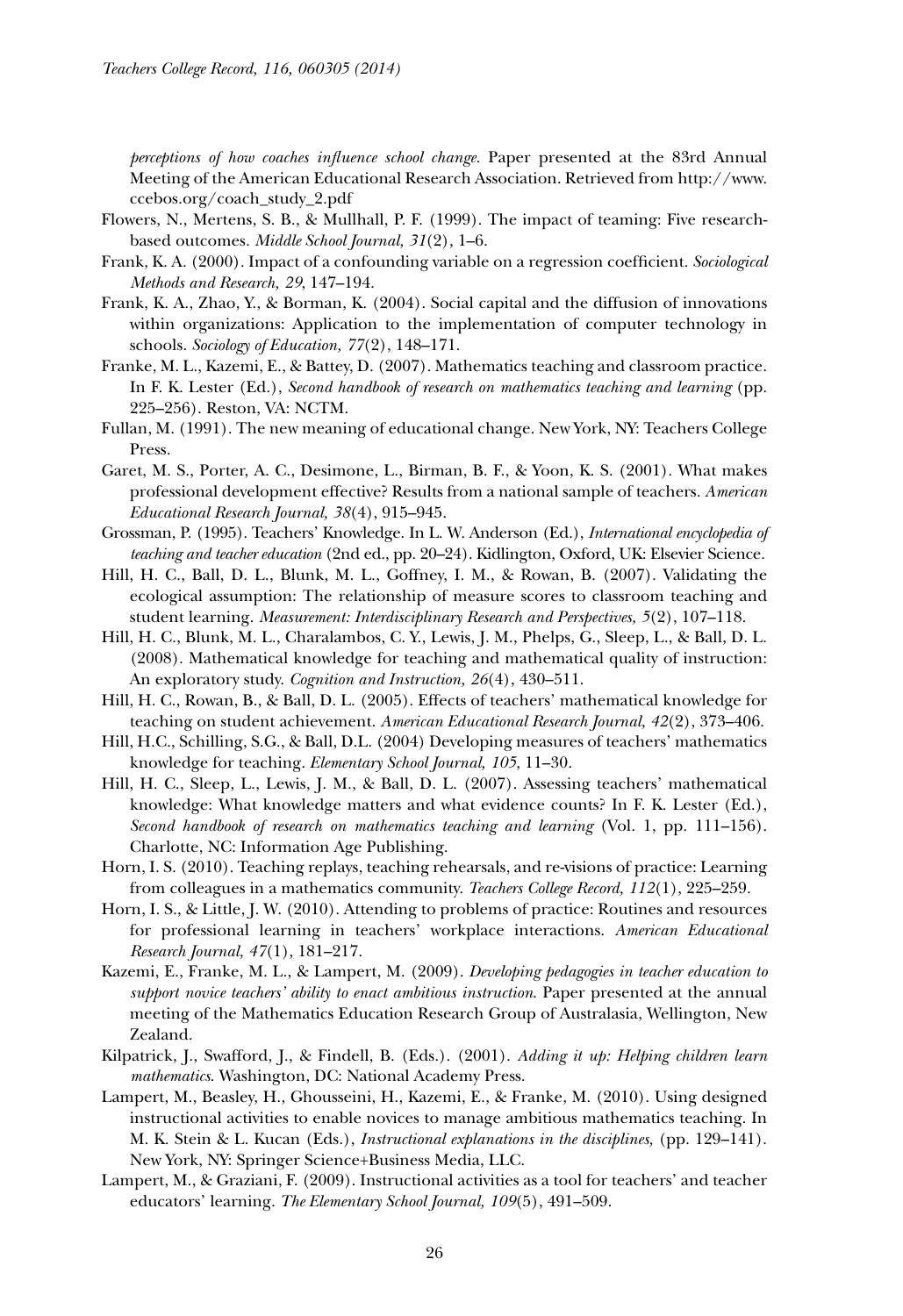- Lave, J., & Wenger, E. (1991). *Situated learning: Legitimate peripheral participation*: Cambridge University Press.
- Leithwood, K.,Tomlinson, D.,& Genge, M. (1996). Transformational school leadership. In K. Leithwood, J. Chapman, D. Corson, P. Hallinger, & A. Hart (Eds.), *International handbook of educational administration* (pp. 785–840). Netherlands: Kluwer Academic.
- Marks, H. M., & Printy, S. M. (2003). Principal leadership and school performance: An integration of transformational and instructional leadership. *Educational Administration Quarterly, 39*(3), 370–397.
- Matsumura, L. C., Garnier, H., Slater, S. C., & Boston, M. B. (2008). Measuring instructional interactions at-scale*, Educational Assessment, 13*(4), 267–300.
- McClain, K. (2002). Teacher's and students' understanding: The role of tool use in communication. *Journal of the Learning Sciences, 11*, 217–249.
- McLaughlin, M. W. (2006). *Building school-based teacher learning communities: Professional strategies to improve student achievement*. New York, NY: Teachers College Press.
- Muraki, E., & Bock, R. D. (1991). *PARSCALE: Parameter scaling of rating data*. Chicago, IL: Scientific Software, Inc.
- National Commission on Teaching & America's Future. (1996). *What matters most: Teaching for America's future* (ED 395931)*.* New York, NY: Author.
- National Council of Teachers of Mathematics. (2000). *Principles and standards for school mathematics*. Reston, VA.
- Park, V., & Datnow, A. (2009). Co-constructing distributed leadership: district and school connections in data-driven decision-making. *School Leadership and Management, 29*(5), 477–494.
- Penuel, W. R., Frank, K. A., Sun, M., Kim, C., & Singleton, C. (2013). The organization as a filter of institutional diffusion. *Teachers College Record*, *115*(1), 306–339.
- Penuel, W. R., Riel, M., Krause, A., & Frank, K. A. (2009). Analyzing teachers' professional interactions in a school as social capital: A social network approach. *Teachers College Record, 111*(1), 124–163.
- Picucci, A. C., Brownson, A., Kahlert, R., & Sobel, A. (2002). *Driven to succeed: High-performing, high-poverty, turn-around middle schools. Volume I: Cross-case analysis of high-performing, high- poverty, turnaround middle schools*. Austin, TX: The University of Texas at Austin, The Charles A. Dana Center. Retrieved from http://eric.ed.gov/ERICDocs/data/ ericdocs2sql/content\_storage\_01/0000019b/80/1b/05/14.pdf
- Putnam, R. T., & Borko, H. (1997). Teacher learning: Implications of new views of cognition. In B. Biddle, T. L. Good, & I. F. Goodson (Eds.), *International handbook of teachers and teaching* (Vol. 2, pp. 1223–1296). Dordrecht/Boston/London: Kluwer Academic Publishers.
- Putnam, R. T., & Borko, H. (2000). What do new views of knowledge and thinking have to say about research on teacher learning? *Educational Researcher, 29*(1), 4–15.
- Raudenbush, S. W., & Bryk, A. S. (2002). *Hierarchical linear models: Applications and data analysis methods* (2nd ed.). Thousand Oaks, CA: Sage.
- Raykov, T., & Marcoulides, G. A. (2008). *An Introduction to applied multivariate analysis.* New York, NY: Taylor & Francis.
- Reynolds, A. (1992). What is competent beginning teaching? A review of the literature. *Review of Educational Research, 62*(1), 1–35.
- Sargent, T. C., & Hannum, E. (2009). Doing more with less: Teacher professional learning communities in resource-constrained primary schools in rural China. *Journal of Teacher Education*, *60*(3), 258–276.
- Shadish, W. R., Clark, M. H., & Steiner, P. M. (2008). Can nonrandomized experiments yield accurate answers? A randomized experiment comparing random to nonrandom assignment. *Journal of the American Statistical Association, 103*(484), 1334–1344.
- Shulman, L. S. (1986). Those who understand: Knowledge growth in teaching. *Educational Researcher, 15*(2), 4–14.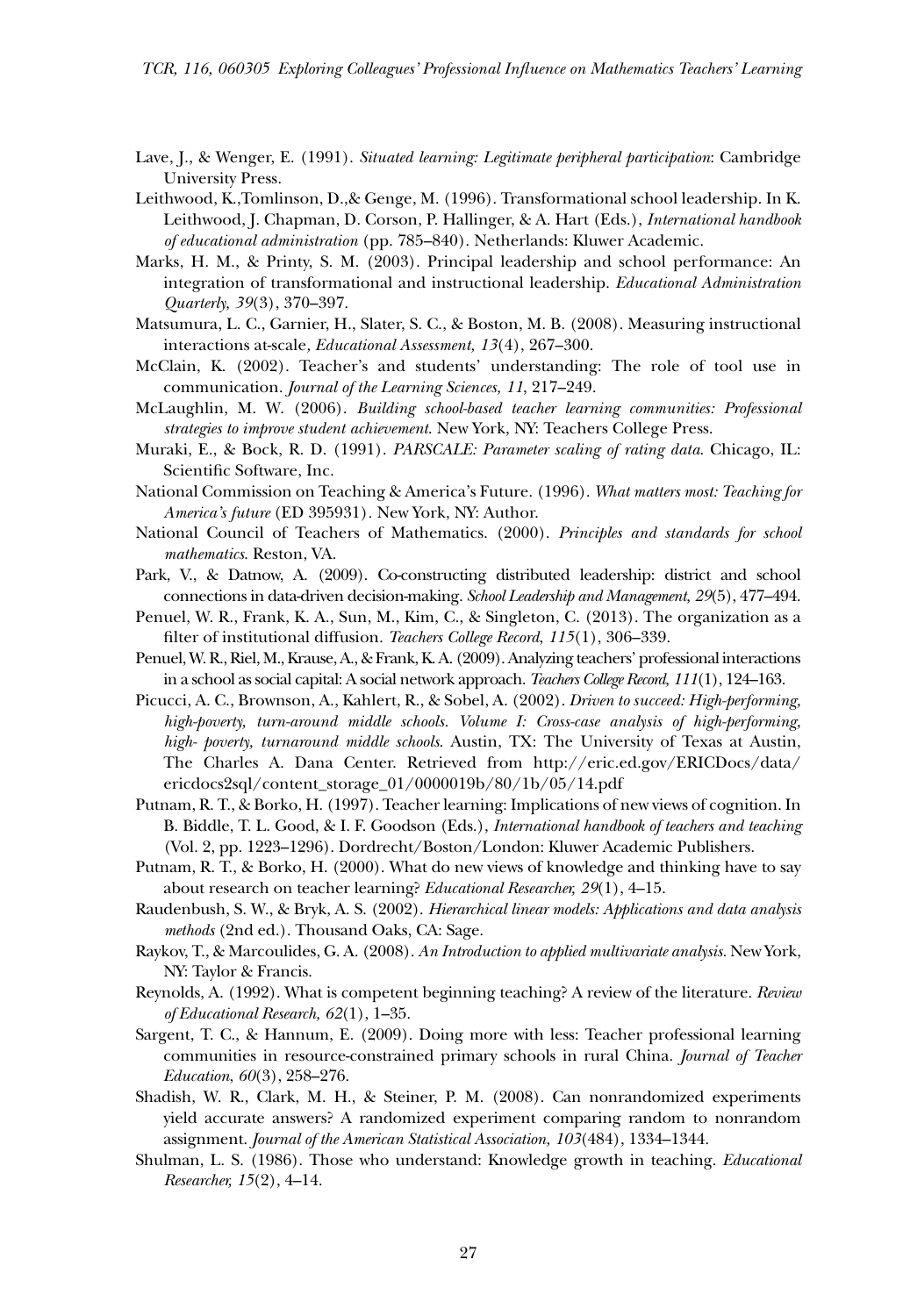- Stein, M. K., Engle, R. A., Smith, M. S., & Hughes, E. K. (2008). Orchestrating productive mathematical discussions: Five practices for helping teachers move beyond show and tell. *Mathematical Thinking and Learning, 10*(4), 313–340.
- Stein, M. K., Grover, B. W., & Henningsen, M. (1996). Building student capacity for mathematical thinking and reasoning: An analysis of mathematical tasks used in reform classrooms. *American Educational Research Journal, 33*(2), 455–488.
- Stein, M. K., Smith, M. S., Henningsen, M. A., & Silver, E. A. (2000). *Implementing standardsbased mathematics instruction: A casebook for professional development*. New York, NY: Teachers College Press.
- Sun, M., Penuel, W. R., Frank, K. A., Gallagher, H.A., & Youngs, P. (2013). Shaping professional development to promote the diffusion of instructional expertise among teachers. *Educational Evaluation and Policy Analysis, 35(*3), 344-369.
- Thompson, A. G. (1992). Teachers' beliefs and conceptions: A synthesis of the research. In D. A. Grouws (Ed.), *Handbook of research on mathematics teaching and learning* (pp. 127–147). New York, NY: MacMillan.
- Volpe, R. J., DiPerna, J. C., & Hintze, J. M. (2005). Observing students in classroom settings: A review of seven coding schemes. *School Psychology Review, 34*(4), 454–474.
- Webster-Wright, A. (2009). Reframing professional development through understanding authentic professional learning. *Review of Educational Research, 79*(2), 702–739.
- Wilson, S. M., & Berne, J. (1999). Teacher learning and the acquisition of professional knowledge: An examination of research on contemporary professional development. *Review of Research in Education, 24*, 173–209.
- Wubbels, T., Brekelmans, M., & Hooymaters, H. (1992). Do teacher ideals distort the selfreports of their interpersonal behavior? *Teaching and Teacher Education, 8*(1), 47–58.

### Appendix A

### List of the Covariates

#### *Prior MKT in 2008-09:* This measure was derived similarly to *MKT in 2009-10*.

*Prior instructional practice in 2008-09:* This measure was derived similarly to the way of *instructional practice in 2009-10*.

*Professional development hours in 2009-10:* On the annual teacher survey, teachers were asked to report how many hours they had spent in professional development workshops or seminars in mathematics or mathematics education in the 2009-10 school year, including the 2009 summer, on a five rating scale:  $0=$  "0 hours,"  $5=$ "less than 6 hours,"  $10=$  "6-10 hours,"  $20=$ "16-35 hours," and 40= "more than 35 hours."

*Perceived curriculum alignment in 2009-10:* In our 2009-10 survey, we asked teachers to rate the extent to which the primary mathematics curriculum used at their schools was consistent with their "personal beliefs of effective teaching methods," "ways of teaching mathematics promoted in professional development sessions," and "the mission of the school," using a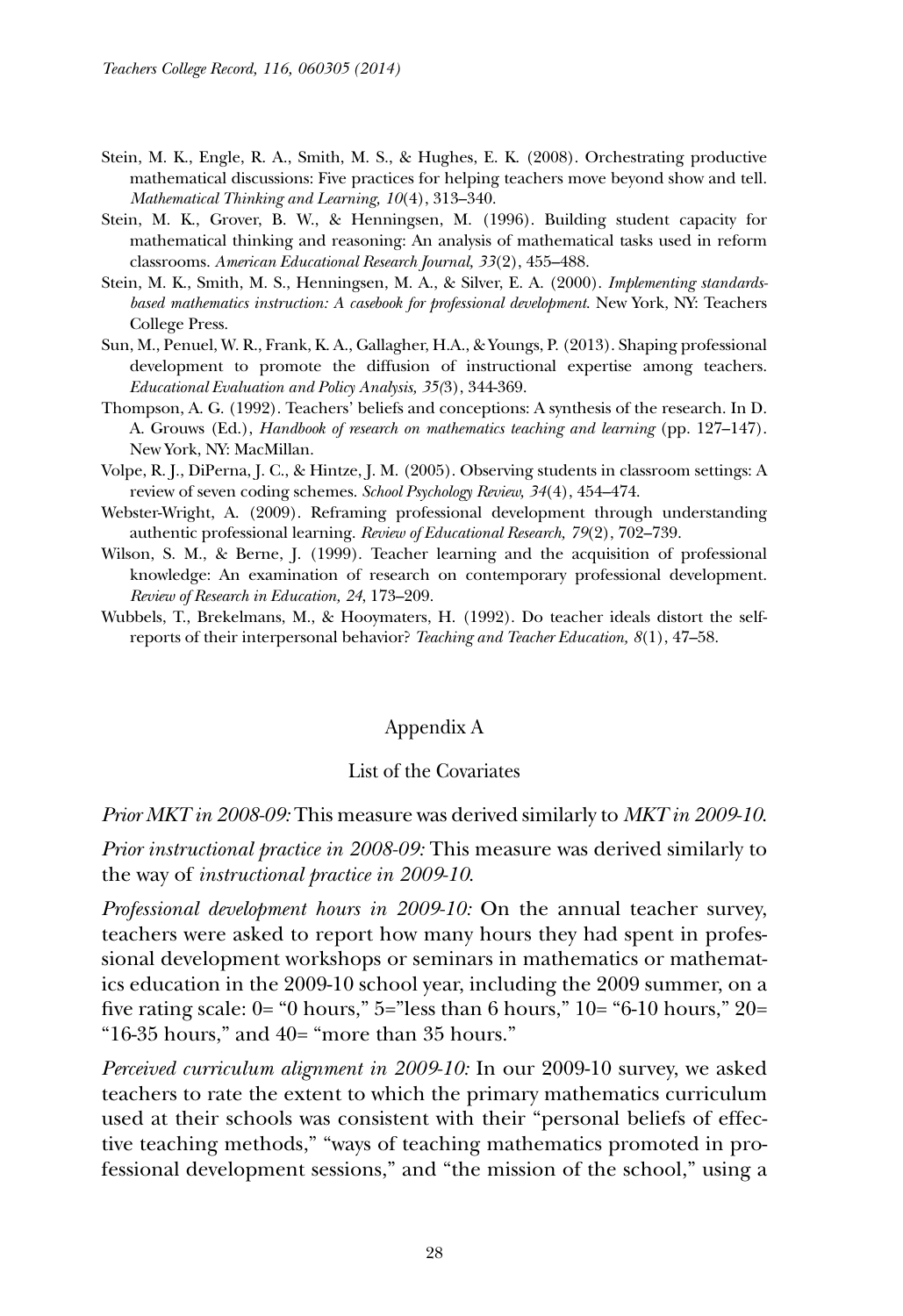four point scale:  $0$ = "not at all,"  $1$ = "to a small extent,"  $2$ = "to a moderate extent," and 3= "to a great extent." These three items loaded on one factor (eigenvalue=2.37, factor loadings= 0.87~0.91), so we aggregated to a composite variable by averaging the ratings over these three items  $(\alpha=0.86)$ .

*Principals' expectations on high-quality mathematics instruction in 2009-10:* On the 2009–2010 survey, we asked teachers to rate the extent to which their principal expected them to do the following things: "Have whole classroom discussion in which students explain how they solved tasks," "Have small-group discussion in which students explain how they solved tasks," "Use challenging, problem-solving tasks with my students," and "Use students' current mathematical thinking to inform my instruction." Teachers could rate their principals' expectations on a four-item scale: 0= "not at all," 1= "to a small extent," 2= "to a moderate extent," and 3= "to a great extent." Factor analysis showed these items described the same latent construct (eigenvalue=3.88, factor loadings=0.65~0.88), and thus we created a composite measure by averaging teachers' responses on these four items to indicate the extent to which teachers perceived principals' expectations for providing high-quality instruction  $(\alpha=0.79)$ .

*Years taught mathematics in 2009-10:* The relationship between experience and expertise is mixed. On the one hand, teachers with more experience accumulate more subject and pedagogical knowledge and skills from trial and error while teaching mathematics. Teachers can also gain knowledge of their students if they have taught the same grades. On the other hand, if experiences make teachers less flexible for different groups of students, or hesitant to respond to new instructional expectations, these experiences actually stymie gains in expertise (Borko & Livingston, 1989; Reynolds, 1992). To account for possible effects of teaching experience in our model, in the 2009–2010 survey, we asked teachers to fill in years in total, including 2010, that they taught mathematics.

*Being certified to teach either middle or secondary grades in 2009-10:* One indicator of whether the teacher has sufficient knowledge for teaching mathematics is whether this teacher is certified to teach this subject or grade (NCTAF, 1996). Thus, we denoted a teacher as "1" if he or she reported being certified to teacher either middle grades or secondary grades, and "0" otherwise.

*Being a Caucasian*: Prior studies showed that teachers' race affected their interactions with students, and assignment to an own-race teacher significantly increased mathematics and reading achievement of both Black students and White students (Dee, 2004). To control for teachers' racial effect on their content knowledge and instructional practices, we coded Caucasian as "1" and others as "0."